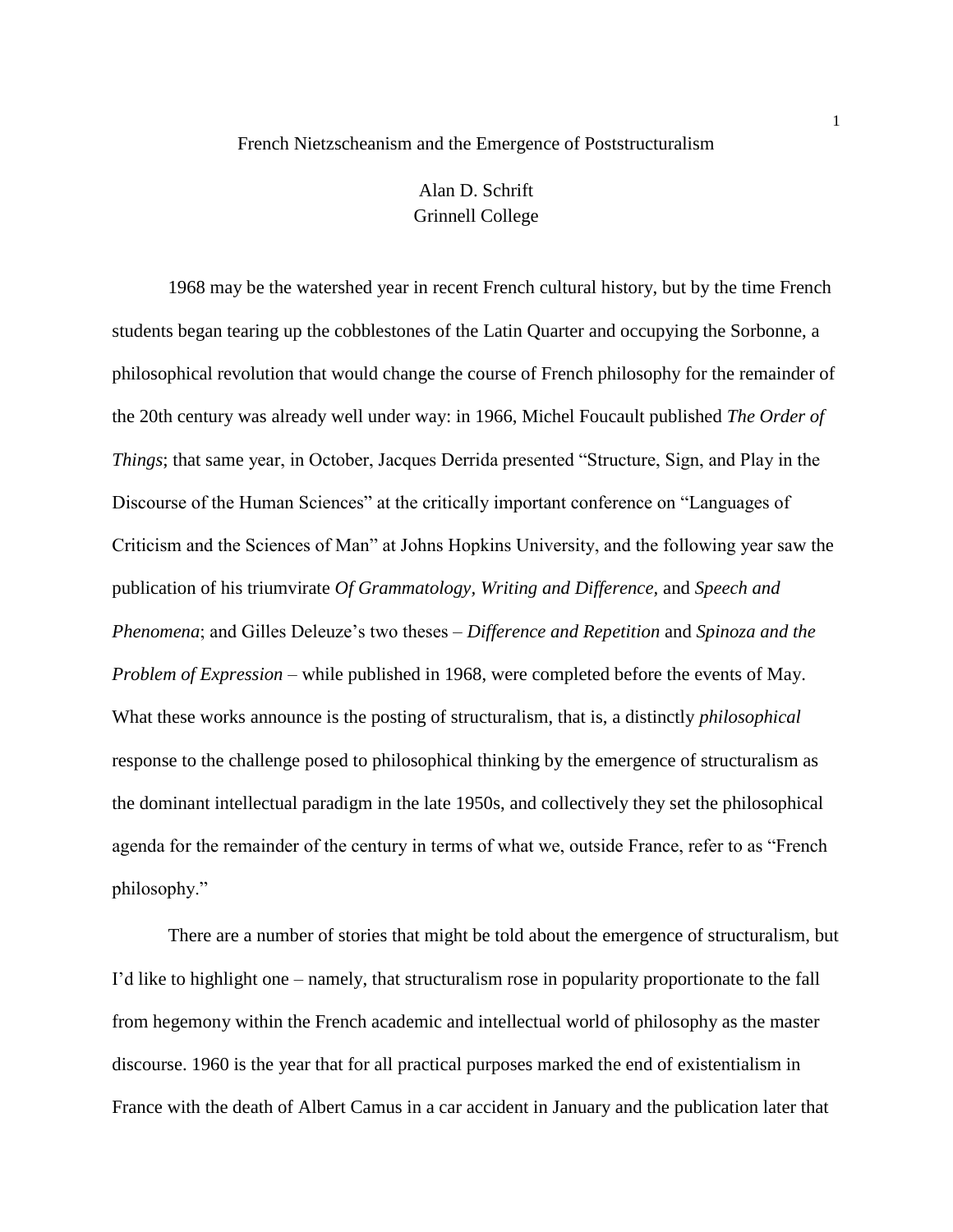year of Jean-Paul Sartre's *Critique de la raison dialectique*, which Sartre himself described as a "structural, historical anthropology." And by 1960, the hegemony of structuralism as the dominant epistemological paradigm was already established, with the influence waning not just of existentialism but of philosophy in general. The emergence of structuralism as a dominant intellectual force can be tied to many factors, not least a number of political and historical events – including the end of World War Two and the beginnings of the Cold War, the Soviet invasion of Hungary, colonial unrest in Vietnam and Algeria – that left many politically active students dissatisfied with the relatively ahistorical and otherworldly reflections of the Sorbonne philosophers. That students of philosophy would turn to the human or social sciences is not surprising when one remembers the proximity of philosophy and the human sciences in the French educational system, a situation quite different from the US. Until the 1960s, to receive the certification in philosophy necessary for a teaching position at a *lycée* or university, one was required to do advanced work and be certified in one of the sciences, $<sup>1</sup>$  whether a "hard" science</sup> like physics, mathematics, chemistry, or biology, or a "soft" science like psychology, or ethnology, or prehistory.<sup>2</sup> In addition, because sociology was not a discipline recognized for advanced degrees in France until 1958, most of the great French sociologists and anthropologists – including Émile Durkheim, Lucien Lévy-Bruhl, Claude Lévi-Strauss, Raymond Aron, Henri Lefebvre, and Pierre Bourdieu – had their educational training and advanced degrees in philosophy and, for those teaching at universities, taught within departments of philosophy. But

<sup>&</sup>lt;sup>1</sup> Michel Serres discusses this with Bruno Latour in *Conversations on Science, Culture, and Time*, trans. Roxanne Lapidus (Ann Arbor: University of Michigan Press, 1995), p. 35. This explains, in part, why Merleau-Ponty and Foucault wrote their first works in conjunction with research in psychiatry and psychiatric hospitals, and why a number of the important French philosophers, including among others Jean Cavaillès, Gilles Deleuze, Michel Serres, and Alain Badiou, are familiar with and make use of advanced concepts in mathematics.

<sup>2</sup> Prehistory is defined in André Lalande's *Vocabulaire technique et critique de la philosophie* (Paris: Presses universitaires de France, 1928) as: "Part of history that is too ancient to be known by written documents or traditions, and that can only be induced from existing material traces, or reconstructed by reasoning from a priori considerations" ( $18<sup>th</sup>$  edition, p. 814).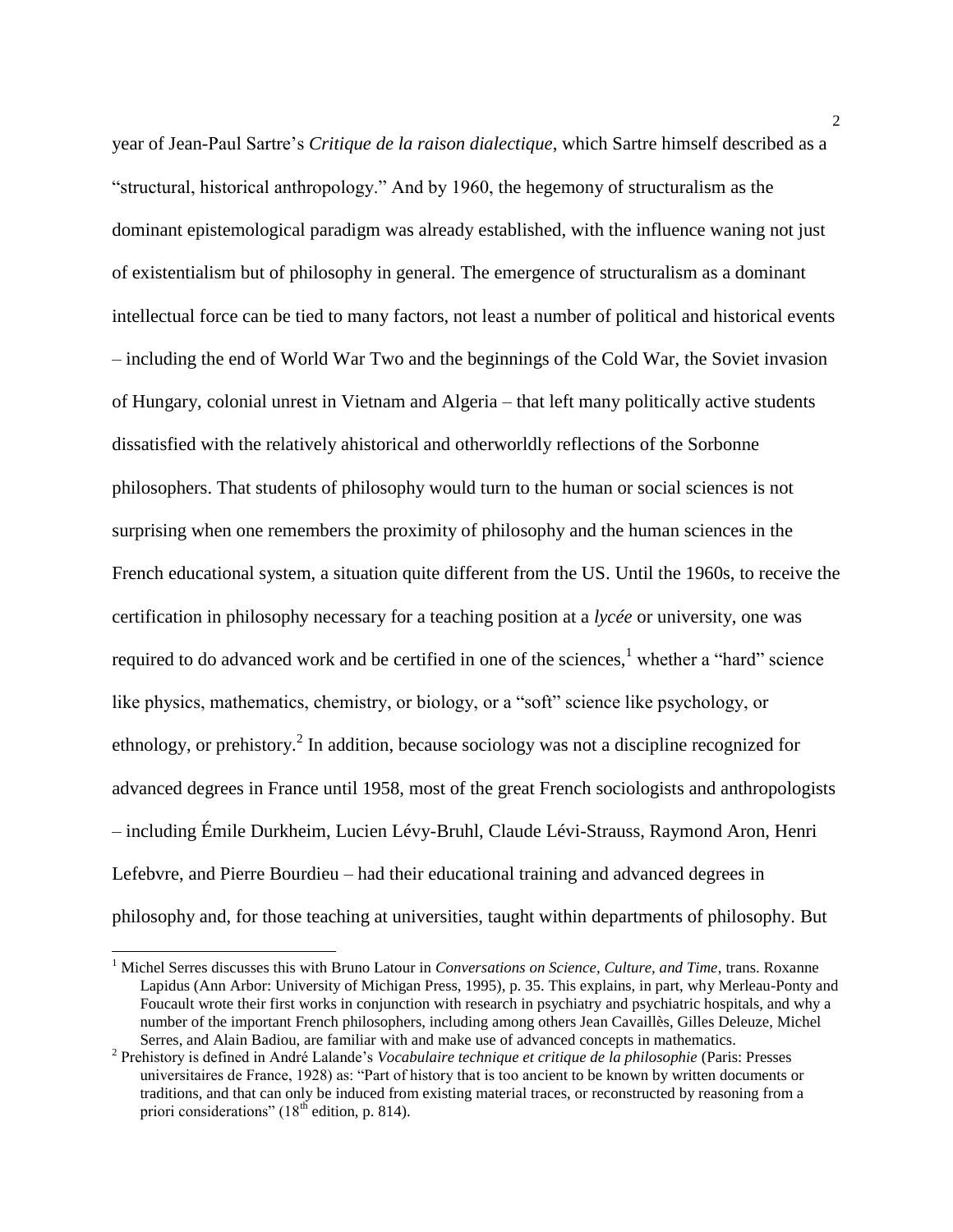once both undergraduate and graduate degrees [a *licence* and *Doctorat du troisième cycle* ] were approved for sociology in April 1958, it became possible for students interested in the theoretical study of society to completely avoid doing advanced work in departments of philosophy, and as Pierre Bourdieu and Jean-Claude Passeron note, by 1968 – ten years after the creation of the undergraduate degree in sociology – there were "in Paris as many students registered for this new degree . . . as there [were] candidates for the Degree in Philosophy.<sup>"3</sup>

This institutional history is important to recall because one of the essential features of French intellectual history in the sixties is the reinvigoration of philosophy *after* structuralism, as evidenced by the works of Foucault, Deleuze, and Derrida I mentioned a few moments ago. And central to this renewed interest in philosophy is the emergence of interest in Nietzsche's work among philosophers in France. In fact, returning for a moment to those foundational events in the emergence of *post*-structuralist French philosophy mentioned a moment ago, Nietzsche's philosophical importance for this emergence becomes apparent when one recalls the way Foucault plays Nietzsche against Kant in *The Order of Things*, Derrida plays Nietzsche against Lévi-Strauss in "Structure, Sign, and Play," and Deleuze plays Nietzsche against Hegel in any number of his works. Nietzsche was not, of course, first "discovered" by the French in the sixties, as there was considerable interest in his thought early in the twentieth century.<sup>4</sup> But this interest was located primarily outside the university and, when in the university, outside the

<sup>&</sup>lt;sup>3</sup> Pierre Bourdieu and Jean-Claude Passeron, "Sociology and Philosophy in France Since 1945: Death and Resurrection of a Philosophy without a Subject," *Social Research* 34, no. 1 (Spring 1967): 193.

<sup>4</sup> Laure Verbaere, in *La Réception français de Nietzsche 1890–1910* (thése de doctorat d'histoire, Université de Nantes, 1999) notes that between 1890 and 1910, more than 1,100 references to Nietzsche appear in French, with 47 books and more than 600 articles or studies discussing his thought. (Cited in Jacques Le Rider, *Nietzsche en France de la fin du XIXe siècle au temps présent* [Paris: Presses Universitaires de France, 1999], p. 104.)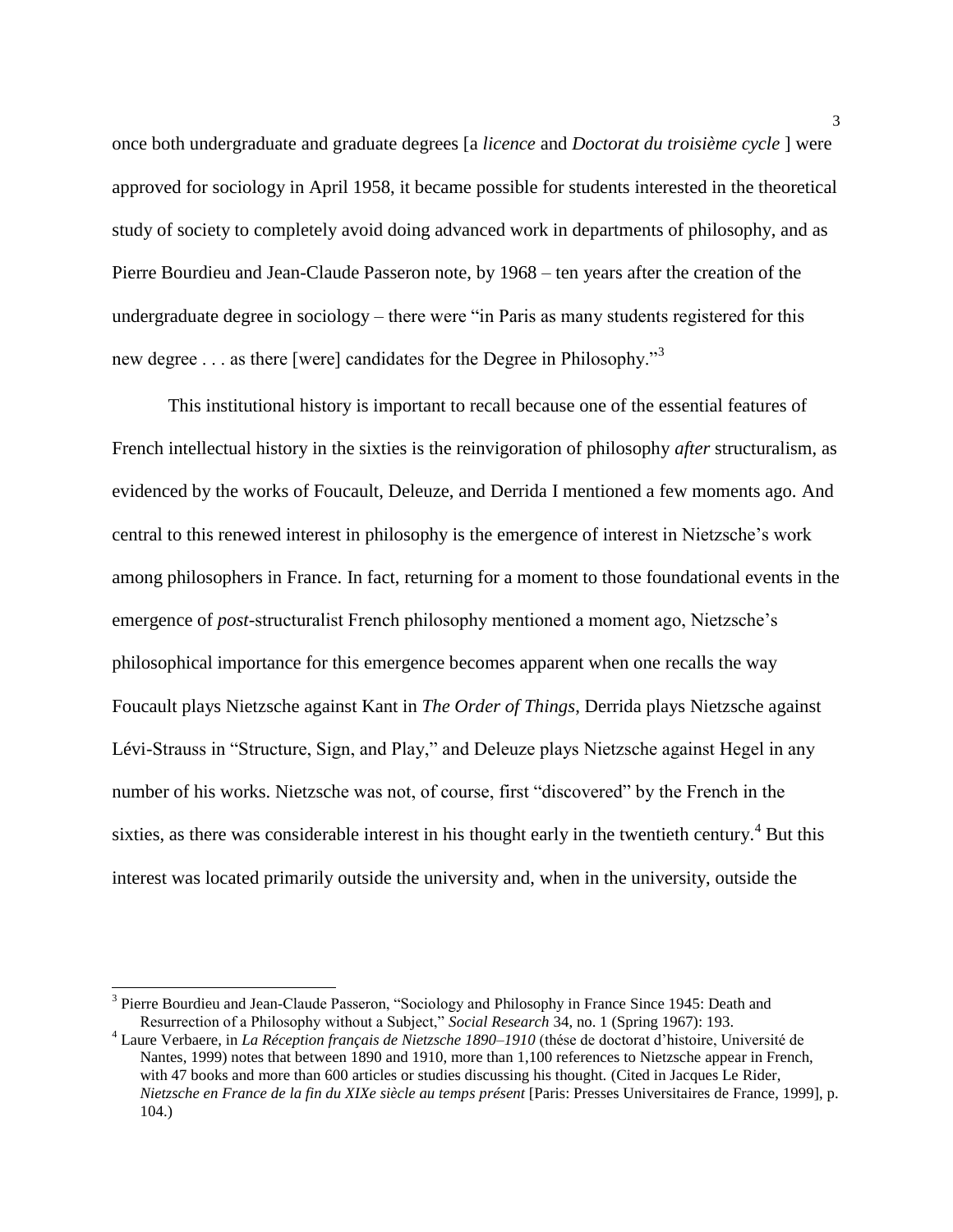faculty in philosophy.<sup>5</sup> Professor of German Literature Henri Lichtenberger (1864–1941) taught the Sorbonne's one full-year course in German Language and Literature in 1902–03 on Nietzsche, and Lichtenberger's *La Philosophie de Nietzsche*, 6 first published in 1898, was already in its ninth edition by 1905. Charles Andler (1866–1933), also a Professor of German Literature, published a magisterial six-volume study of Nietzsche between 1920 and 1931.<sup>7</sup> Outside the university, from the 1890s into the early 20th century, Nietzsche was widely read by and associated with the literary avant-garde, most notably André Gide (1869–1951) and his circle, many of whom studied with Andler at the École Normale Supérieure and were later associated with *La Nouvelle revue française*. There was also an attraction to Nietzsche among certain literary and political circles on the Right that began in the 1890s and was later associated with Charles Maurras (1868–1952) and the Action Française, and this attraction continued until the approach of World War One, when their nationalistic and anti-German attitudes made it impossible for them to look any longer upon Nietzsche with favor.<sup>8</sup>

<sup>5</sup> Verbaere, in *La Réception français de Nietzsche 1890–1910*, notes that between 1890 and 1910, more than 1,100 references to Nietzsche appear in French, with 47 books and more than 600 articles or studies discussing his thought (cited in Le Rider, *Nietzsche en France de la fin du XIXe siècle au temps présent*, p. 104). Bianquis's *Nietzsche en France: L'Influence de Nietzsche sur la pensée française* (1929) remains the best source of information on Nietzsche's early reception in France.

<sup>6</sup> Henri Lichtenberger, *La Philosophie de Nietzsche* (Paris: F. Alcan, 1898). In 1910, this work was the first French text on Nietzsche to be translated into English, as *The Gospel of Superman: The Philosophy of Friedrich Nietzsche,* trans. J. M. Kennedy (Edinburgh: T. N. Foulis, 1910)*.*

<sup>7</sup> Charles Andler, *Les Précurseurs de Nietzsche*; *La Jeunesse de Nietzsche: Jusqu'à la rupture avec Bayreuth*; *Le Pessimisme esthétique de Nietzsche: Sa philosophie à l'époque wagnérienne*; *La Maturité de Nietzsche: Jusqu'à sa mort*; *Nietzsche et le transformisme intellectualiste: La Philosophie de sa période française*; *La Dernière philosophie de Nietzsche: Le Renouvellement de toutes les valeurs*. Andler's first two volumes were sent to Félix Alcan in 1913, but publication at that time was impossible because of the war (see Le Rider, *Nietzsche en France*, p. 84). The six volumes were published together in three volumes by Éditions Gallimard in 1958 as *Nietzsche, sa vie et sa pensée* (Paris: Éditions Gallimard, 1958)*.*

 $8$  For a discussion of the literary attraction to Nietzsche among the Right and Left during this period, see Christopher E. Forth, *Zarathustra in Paris: The Nietzsche Vogue in France 1891–1918* (DeKalb: Northern Illinois University Press, 2001); for a discussion of Nietzsche's appropriation by the Action Française, see Virtanen, "Nietzsche and the Action Française: Nietzsche's Significance for French Rightist Thought," *Journal of the History of Ideas* 11 (April 1950): 191–214.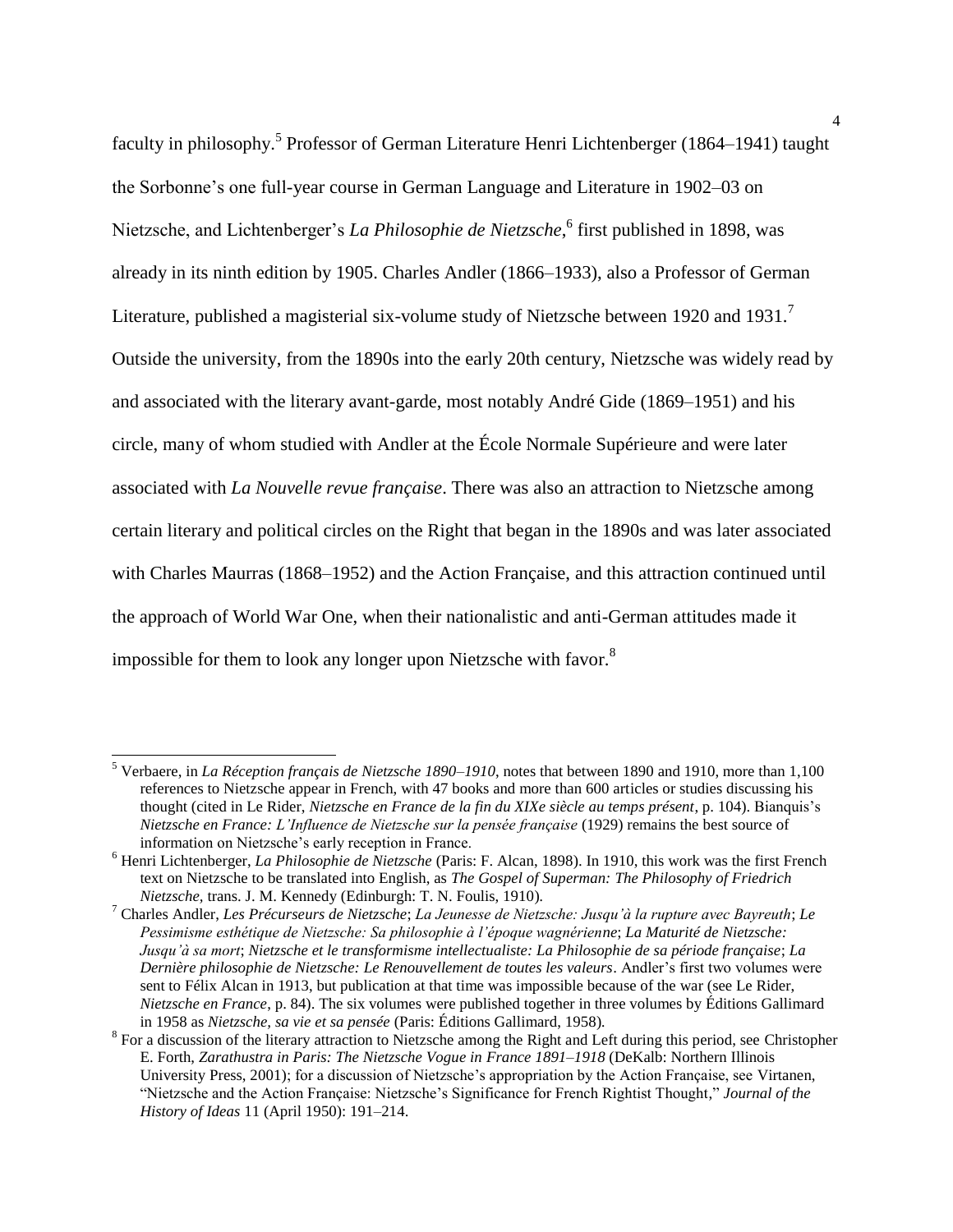While the literary Left welcomed Nietzsche as a philosopher-poet who challenged the strictures of contemporary morality, the philosophical establishment was dismissive of Nietzsche's stylistic transgressions, his "irrationalism," and his "immoralism." Where Gide promoted his association with Nietzsche in his novel *L'Immoraliste*, published in 1902, Alfred Fouillée's *Nietzsche et l'immoralisme*,<sup>9</sup> one of the few works on Nietzsche written by a philosopher during this period, also appeared in 1902, went through four editions by 1920, and was extremely critical of Nietzsche, questioning why any serious philosopher would attend to his thought. In fact, Nietzsche was so closely identified with "immoralism" that the term was introduced and defined as "Nietzsche's doctrine" in the prestigious philosophical dictionary *Vocabulaire technique et critique de la philosophie*, compiled from1902–23 by members of the Société Française de Philosophie, under the direction of their General Secretary André Lalande.<sup>10</sup>

The near total failure by university philosophers to acknowledge Nietzsche's work from 1890 through World War One and beyond is less the result of unfamiliarity with his work than a consequence of the *universitaires*' decision to "professionalize" philosophy both by emphasizing its logical and scientific rigor and by distinguishing sharply between philosophy and literature, $11$ a decision, by the way, that provoked a similar animosity among philosophers at the Sorbonne and École Normale to the work of Henri Bergson. During this period, although there were serious antagonisms between the three dominant "schools" within French academic philosophy –

 $\overline{a}$ 

5

<sup>9</sup> Alfred Fouillée, *Nietzsche et l'immoralisme* (Paris: F. Alcan, 1902).

 $10$  The members of the Société met regularly to discuss the meanings of key philosophical terminology, and they published their proceedings in two issues each year of the *Bulletin de la Société Française de Philosophie*. Lalande collected and annotated these proceedings and published them with Félix Alcan in a single volume in 1925–26. The *Vocabulaire*'s eighteenth edition was published by Presses Universitaires de France in 1996.

<sup>11</sup> Louis Pinto makes this point in *Les Neveux de Zarathoustra* (Paris: Éditions du Seuil, 1998), pp. 38ff.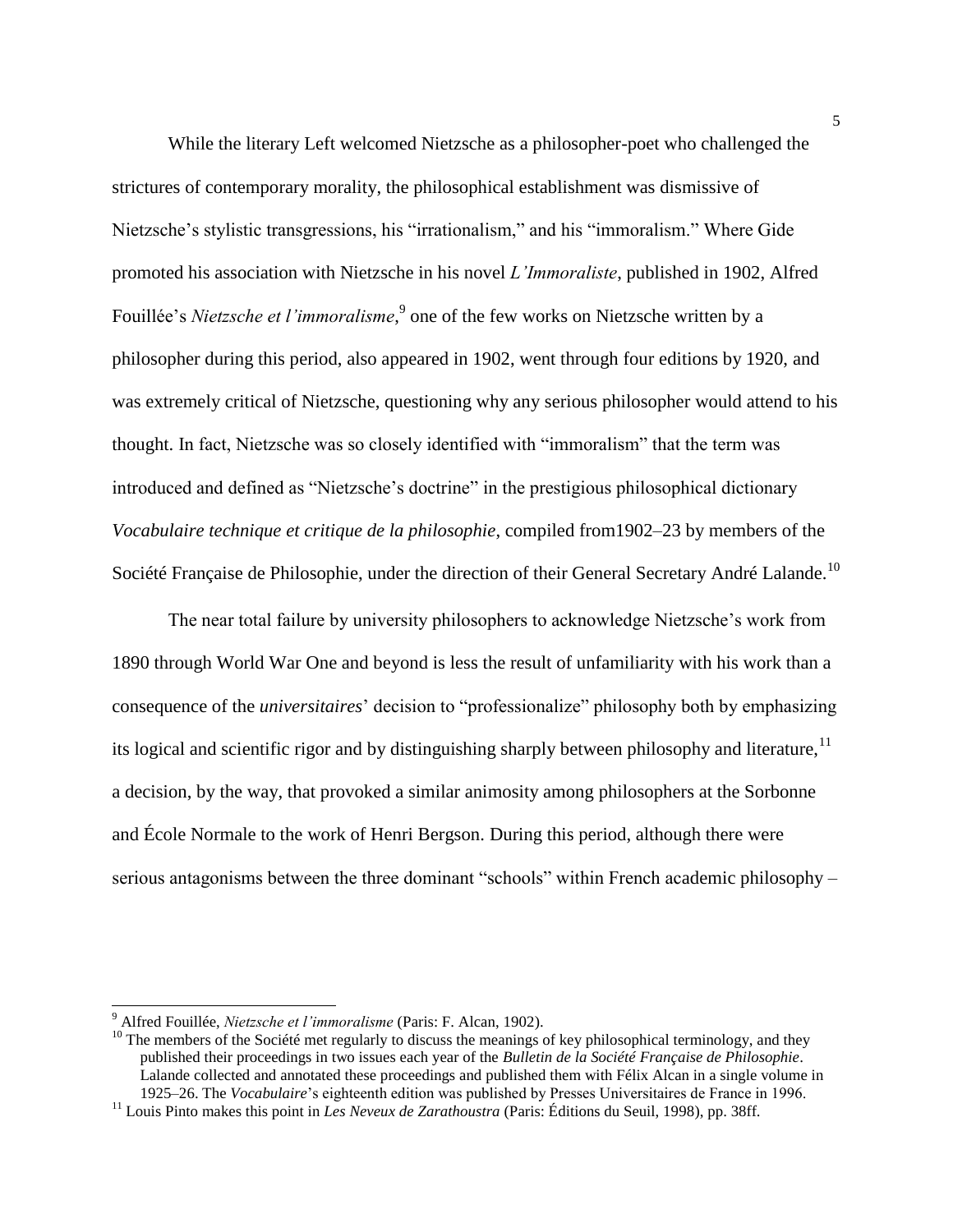the positivists, neo-Kantians, and spiritualists<sup>12</sup> – the university professors were united in thinking that the university was the only space for "serious" philosophical discussion. As a consequence, Nietzsche's popularity among so-called philosophical "amateurs" was taken as evidence of his philosophical unworthiness within the academy.<sup>13</sup> Even after World War One, although Nietzsche remained a canonical figure within German studies<sup>14</sup> and was very much a part of the cultural debate between the Right and the Left, there was almost no philosophical scholarship on his thought.

From the 1930s to the 1950s, Nietzsche continued to be ignored by the university philosophers. But during these years, a "second moment" of French Nietzscheanism took shape as his thought emerged as an important reference for avant-garde theorists who would, in the 1960s, become associated with philosophers. The most significant figure here was Georges Bataille, for whom Nietzsche was a constant object of reflection from the foundation of the journal *Acéphale* in 1936 through his *Sur Nietzsche*, published in 1945.<sup>15</sup> Through Bataille, Pierre Klossowski, and others, including the Sorbonne philosopher Jean Wahl, Nietzsche was a constant presence in the activities of the *Collège de Sociologie*.

Somewhat surprisingly, given Nietzsche's early association in the English-speaking world with existentialism, the second Nietzschean moment in France, while emerging at the

 $12$  I discuss the tensions between these "schools" and their leading representatives – Émile Durkheim, Léon Brunschvicg, and Henri Bergson, respectively – in the opening chapter of my *Twentieth-Century French Philosophy: Key Themes and Thinkers* (Oxford: Blackwell Publishers, 2006).

<sup>&</sup>lt;sup>13</sup> The general point of the hostility between "professional," i.e., university, philosophers and philosophical "amateurs" is discussed in Jean-Louis Fabiani, "Enjeux et usages de la 'crise' dans la philosophie universitaire en France au tournant du siècle," *Annales ESC* (mars-avril 1985): 377–409.

<sup>14</sup> Beginning in 1903, Nietzsche appears roughly every four or five years on the *Programme* of the *agrégation d'allemand*, even through World War Two, appearing on the *Programmes* in 1940 and 1942.

<sup>15</sup> Georges Bataille, *Sur Nietzsche: Volonté de chance* (Paris: Éditions Gallimard, 1945); English translation: *On Nietzsche,* trans. Bruce Boone (New York: Paragon House, 1992). Vincent Descombes regards Bataille as the central figure in Nietzsche's "second French moment." See Descombes, "Nietzsche's French Moment," trans. Robert de Loaiza in *Why We Are Not Nietzscheans,* ed. Luc Ferry and Alain Renaut (Chicago: University of Chicago Press, 1999), pp. 70–91. While I do not share Descombes's unsympathetic view of Nietzsche's third, "philosophical" moment, my chronology here basically agrees with his.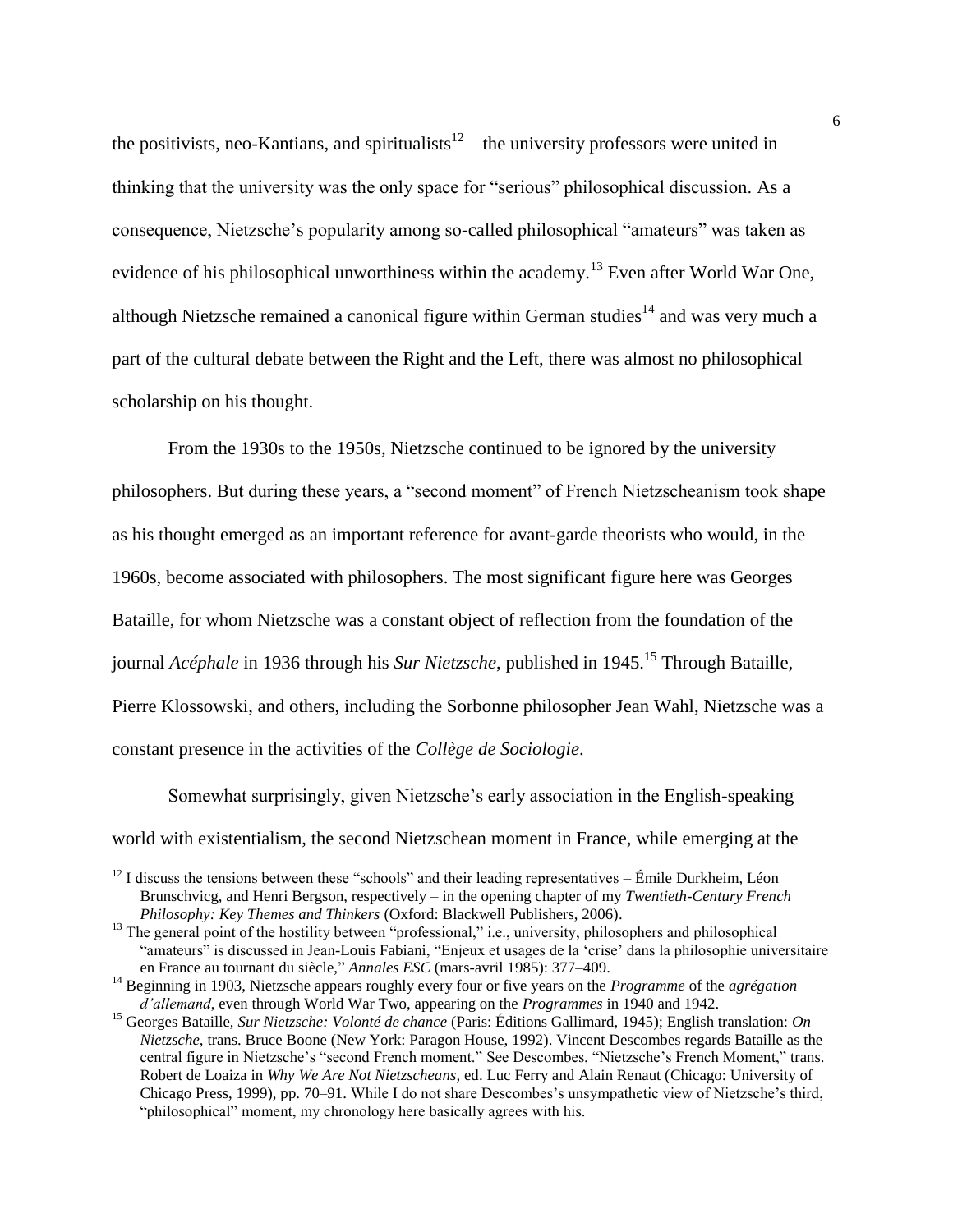same time as French existentialism, is not particularly associated with that movement. Sartre, Merleau-Ponty, and Beauvoir were all familiar with Nietzsche's works, but Nietzsche's thought did not play nearly as influential a role in existentialist philosophy as that played by Hegel, Husserl, or Heidegger. Even Jean Wahl, who was the figure at the Sorbonne most closely associated with contemporary German philosophy, devoted far more time during these years to Kierkegaard than to Nietzsche. The existentialist who was most comfortable appealing to Nietzsche was Albert Camus, but he did so more from the perspective of a literary rather than philosophical writer. Sartre, on the other hand, was quite hostile to the idea of Nietzsche's philosophical importance. As a student at the École Normale, Sartre presented a paper at Léon Brunschvicg's 1927 seminar at the Sorbonne titled "Nietzsche: Is he a Philosopher?" and, as Jacques Le Rider comments, "like all the philosophers, [Sartre's] answer is no."<sup>16</sup> Two decades later, in an essay on the work of Brice Parain, Sartre wrote that "We know that Nietzsche was not a philosopher."<sup>17</sup> And were there any doubt of his opinion of Nietzsche's philosophical merit, he follows this comment by asking: "But why does Parain, who is a professional philosopher, quote this crackbrained nonsense?"

The situation changed considerably in the 1960s, and there has been much speculation as to the causes of the emergence of "French Nietzscheanism," especially amongst philosophers, in the 60s and 70s. A standard story for explaining the massive proliferation of French philosophical scholarship on Nietzsche during these decades was that this scholarship, initiated by Deleuze's 1962 book, was largely in response to the publication of Heidegger's two-volume

<sup>16</sup> Le Rider, *Nietzsche en France*, 136. See also Le Rider's "Léon Brunschvicg, critique de Nietzsche," in *Nietzsche. Cent Ans de Réception Française*, ed. Jacques Le Rider (Paris: Les Éditions Suger, 1999), 97–102.

<sup>17</sup> Jean-Paul Sartre, "Aller et retour," first published in *Les Cahiers du Sud* in 1944 and reprinted in *Situations I* (Paris: Éditions Gallimard, 1947), p. 217; English translation: "Departure and Return," in Sartre, *Literary and Philosophical Essays*, trans. Annette Michelson (New York: Criterion Books, 1955), p. 171.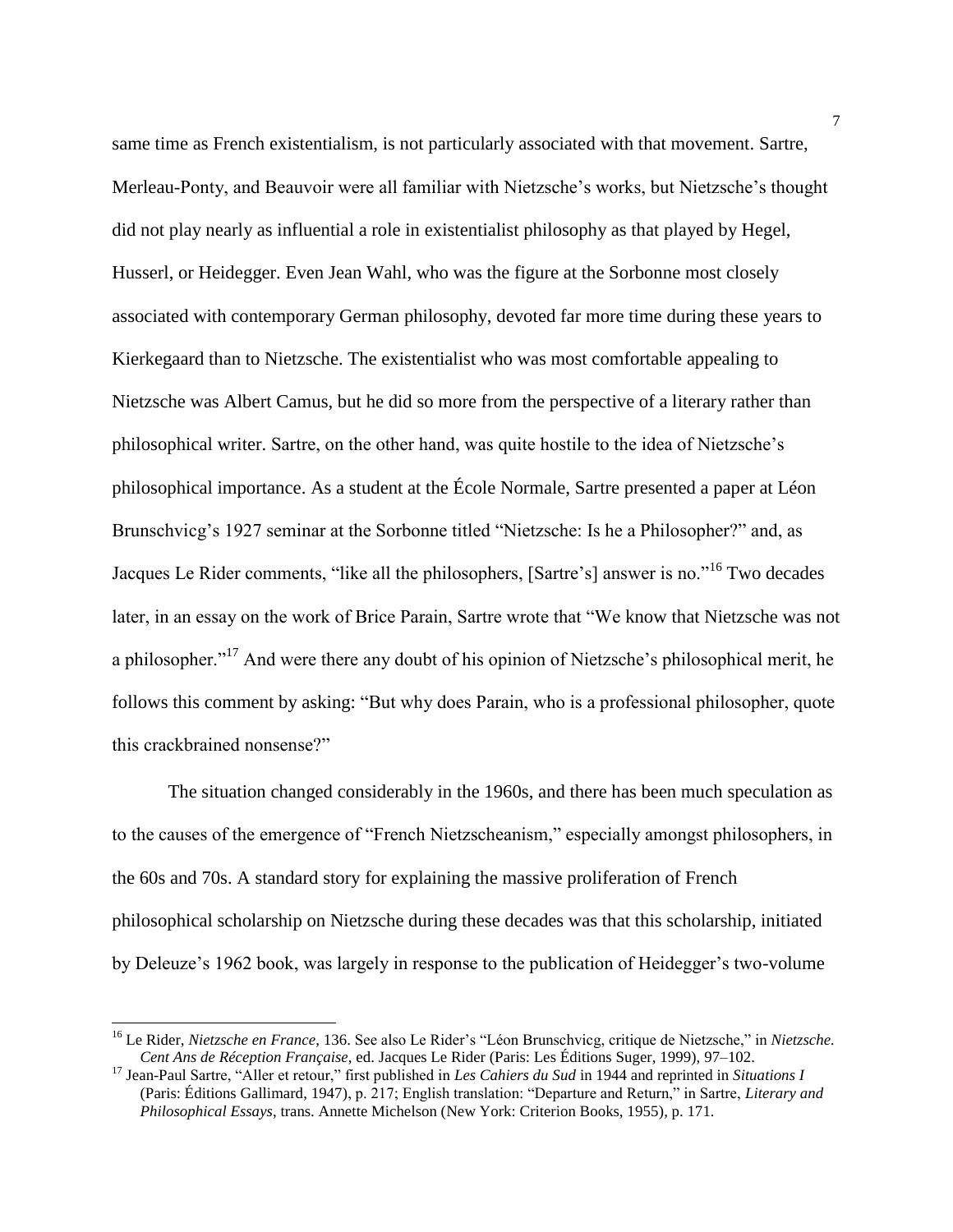*Nietzsche* lectures in 1961.<sup>18</sup> But given their length – almost 1200 pages – and difficulty of Heidegger's text, and the lack of its French translation until  $1971<sup>19</sup>$  it seems to me that there is a more likely and indigenous explanation for the increase in publications by philosophers on Nietzsche, one that points to the importance of a unique French institution – one with no equivalent in the English-speaking or German academic systems. This institution is the *Agrégation de Philosophie*, which is a competitive annual exam that certifies students for teaching philosophy in secondary and post-secondary schools, and which is part of the intellectual formation and career of virtually every academic philosopher educated in France before 1970, including every philosopher teaching in a university and the vast majority of philosophers teaching the *classe de philosophie* in French *lycées*. When a philosopher's work appears on the reading list for the *agrégation*, as Nietzsche's did six times between 1958 and 1971, this insures not only that all students taking the exam will have to read that work, but also that a significant component of the teaching corps will be offering *lycée* or university courses that address that work. It is Nietzsche's appearances on the reading list and the university and *lycée* teaching that would be associated with them, that sets the context, I believe, for the appearance of Deleuze's book and the emergence first of French Nietzscheanism, and then of French poststructuralism.

Let me explain.

<sup>18</sup> Martin Heidegger, *Nietzsche*, 2 Bd. (Pfullingen: Neske, 1961).

<sup>&</sup>lt;sup>19</sup> Heidegger's *Nietzsche* was not translated into French until 1971, in two volumes, by Pierre Klossowski and published by Éditions Gallimard. Rather than Heidegger, Deleuze himself, in *Différence et répétition* (Paris: Presses Universitaires de France, 1968), credits two essays by Klossowski for "renovating or reviving the interpretation of Nietzsche" (pp. 81–82). These essays are "Nietzsche, le polythéisme et la parodie," first published in 1958 and reprinted in *Un si funeste désir* (Paris: NRF, 1963), pp. 185–228, and "Oubli et anamnèse dans l'expérience vécue de l'éternel retour du Même," presented at the Royaumont conference on Nietzsche in 1964 and published in *Nietzsche: Cahiers du Royaumont*, Philosophie VIIe colloque, 4–8 Juillet 1964 (Paris: Éditions de Minuit, 1967), pp. 227–235.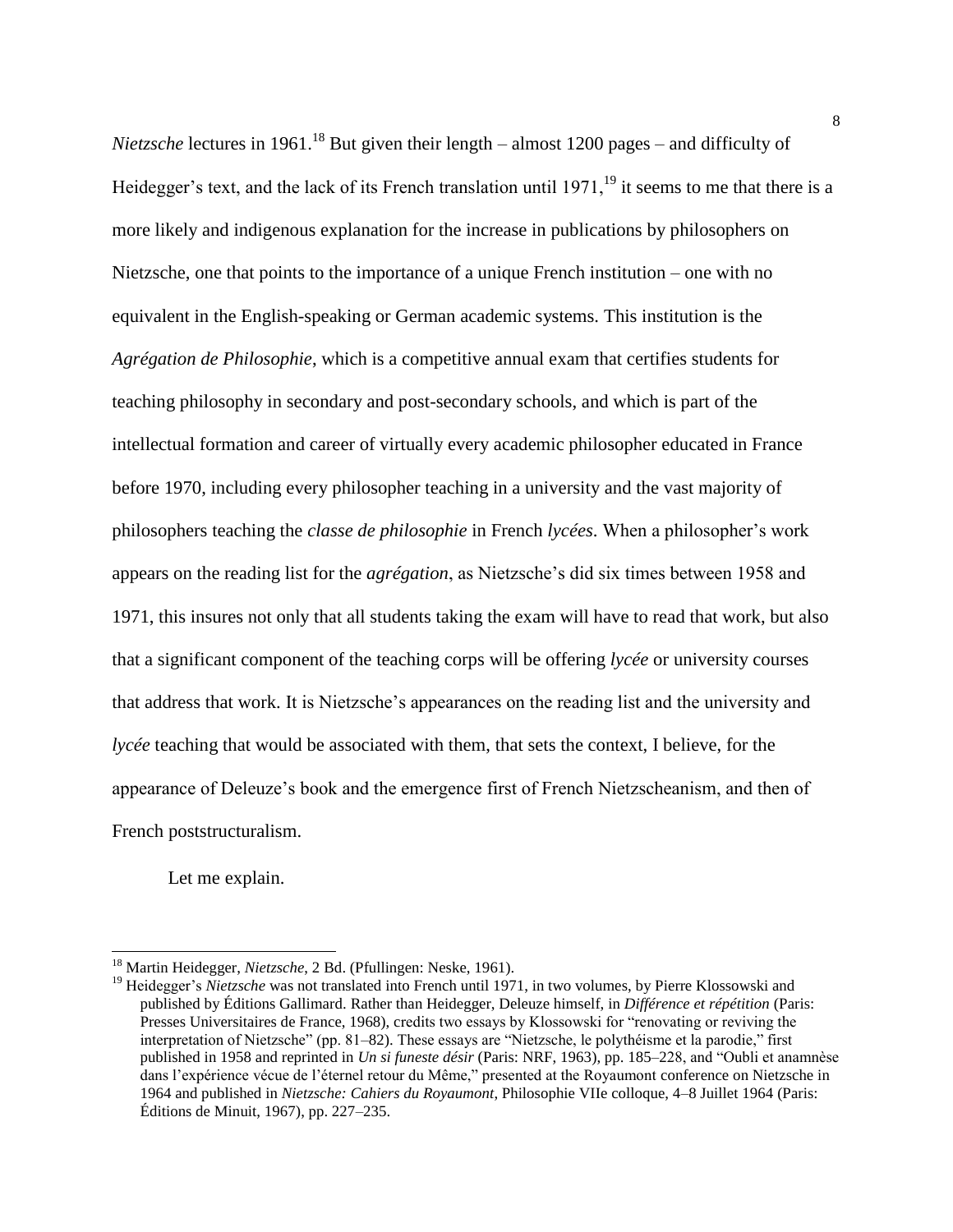When *philosophers* refer to "French Nietzscheanism," they are referring not to the first time Nietzsche's thought was taken up by French intellectuals. Instead, when philosophers speak of "French Nietzscheanism," they have in mind that moment when Nietzsche's thought is for the first time taken up by professional philosophers, and Nietzsche's *philosophical* moment in France begins, I would argue, in 1958 when *La Généalogie de la morale* appeared on the reading list in French translation for the *agrégation de philosophie*. <sup>20</sup> This was his first appearance since 1929, when *Die Genealogie der Moral* appeared as an option for the German explication, and also his first appearance in French translation. In precisely these years – 1958 and 59 – when Nietzsche's *Genealogy* was one of the required texts, Deleuze was beginning his university career at the Sorbonne, where he taught as *Maître-assistant* in the history of philosophy from 1957-60, and where he taught, among other things, a course on the *Genealogy* in the fall of 1958,<sup>21</sup> which surely explains why the *Genealogy* plays such a central role in Deleuze's *Nietzsche et la philosophie*. <sup>22</sup> In addition, in 1959 and 1961 Jean Wahl gave the first lecture courses on Nietzsche ever offered by a Professor of Philosophy at the Sorbonne,  $^{23}$  and during

<sup>&</sup>lt;sup>20</sup> The *agrégation de philosophie* is a competitive annual exam that licenses students for teaching philosophy in secondary and post-secondary schools. Appearing on the *Programme*, or reading list, for the *agrégation* insures not only that all students taking the exam will spend the year reading one's work, but also that a significant component of the teaching corps will be offering both lycée and university courses that address figures and texts on the annual reading list. I discuss the history and influence of the *agrégation de philosophie*, examining in detail the role it played in the emergence of French Nietzscheanism, elsewhere; see "Effects of the *Agrégation de Philosophie* on Twentieth Century French Philosophy," in *Journal of the History of Philosophy* 46, 3 (July 2008): 449–73.

 $21$  I thank Giuseppi Bianco for providing me a copy of a student's notes from Deleuze's 1958 course which offered a "*Commentaire de 'La Généalogie de la morale.'"*

<sup>&</sup>lt;sup>22</sup> Gilles Deleuze, *Nietzsche et la philosophie* (Paris: Presses Universitaires de France, 1962); English translation: *Nietzsche and Philosophy*, trans. Hugh Tomlinson (New York: Columbia University Press, 1983). Among the other philosophers who are on the *Programmes* for the written examination or French explication while Deleuze is at the Sorbonne are Bergson, Kant, and the Stoics (1957), Spinoza, Hume, and Kant (1958 and 1959). Deleuze published on all of these figures in the following decade, during the first four years of which (1960– 64), he was freed from teaching while an *attaché de recherches* at the Centre National de la Recherche Scientifique (CNRS).

<sup>23</sup> Jean Wahl, *La Pensée philosophique de Nietzsche des années 1885–1888* (Paris: Centre de documentation universitaire, 1959) and *L'Avant-dernière pensée de Nietzsche* (Paris: Centre de documentation universitaire, 1961).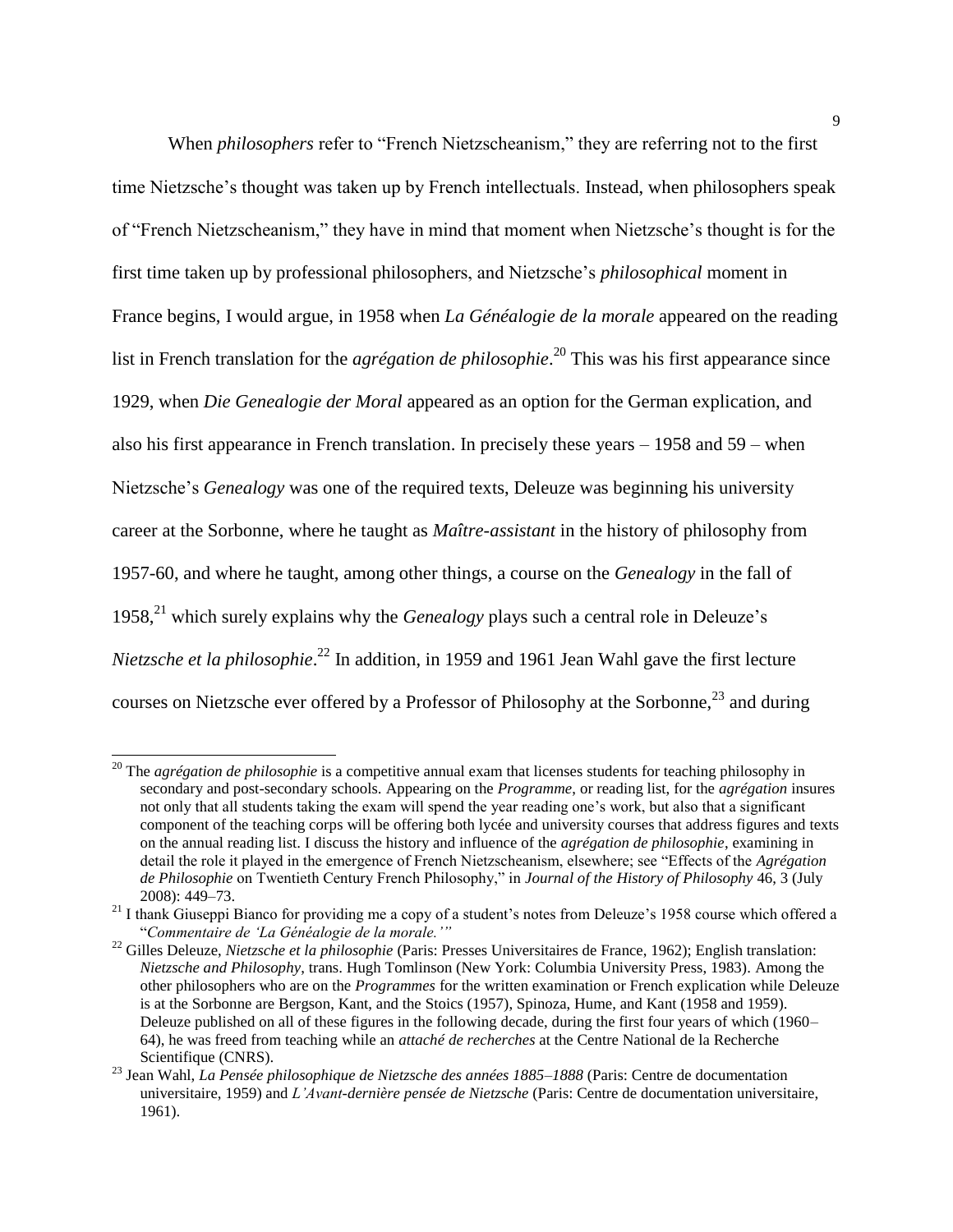precisely these years, 1958–62, we see appear the first six articles on Nietzsche ever to be published in France's two most prestigious philosophical journals, *Revue de métaphysique et de morale* and *Études philosophiques*. <sup>24</sup> To appreciate the novelty of Deleuze's publication of *Nietzsche et la philosophie*,<sup>25</sup> consider this: in the four decades preceding its publication in 1962, there were only three books on Nietzsche published in France by academic philosophers, two of which were introductory texts written by instructors at the Lycée Condorcet.<sup>26</sup>

The first question to ask, then, is what explains Nietzsche's appearance on the reading list in 1958. Here I would suggest this is explained by two factors, both of which are central to the

<sup>&</sup>lt;sup>24</sup> Before Deleuze's book appears, articles by Jean Wahl (1961: "Le problème du temps chez Nietzsche"), Henri Birault (1962: "En quoi, nous aussi, nous sommes encore pieux"), Pierre Klossowski (1958: "Nietzsche, le polythéisme et la parodie"), Angèle Kremer-Marietti (1959: "Nietzsche et quelques-uns de ses interprètes actuels"), and Hermann Wein (1958: "Métaphysique et anti-métaphysique: accompagné de quelques réflexions pour la défense de l'oeuvre de Nietzsche") appear in *Revue de métaphysique et de morale.* Prior to 1958, the last article on Nietzsche published in the *Revue de métaphysique et de morale* was Marie-Anne Cochet's "Nietzsche d'après son plus récent interprète," a review published in two parts in 1931 (pp. 613–41) and 1932 (pp. 87–119) of Charles Andler's six-volume biography. Only one other article on Nietzsche appears in a philosophy journal between 1958 and 1962: Pierre Fruchon's "Note sur l'idée de création dans la dernier pensée de Nietzsche," which appears in *Études philosophiques* in 1962. *Études philosophiques* last published article on Nietzsche prior to this was Jean Wahl's 1936 review of Karl Jasper's book *Nietzsche, Einführung in das Verständnis seines Philosophierens* (Berlin: de Gruyter, 1936). For another indication of how French scholarship has changed since the early 1960s, consider that Jean Wahl's 1963 review of *Nietzsche et la philosophie* in *Revue de métaphysique et de morale* (no. 3: 352–79) begins by saying that Deleuze's book belongs alongside the most important books on Nietzsche, which he then names: those of Jaspers, Heidegger, Fink, and Lou Salomé.

<sup>&</sup>lt;sup>25</sup> For another indication of how French scholarship has changed since the early 1960s, consider that Jean Wahl's 1963 review of *Nietzsche et la philosophie* in *Revue de métaphysique et de morale* begins by saying that Deleuze's book belongs alongside the most important books on Nietzsche, which he then names: those of Jaspers, Heidegger, Fink, and Lou Salomé.

<sup>26</sup> Félicien Challaye's *Nietzsche* (Paris: Mellottée, 1933), and André Cresson's *Nietzsche, sa vie, son oeuvre, avec un exposé de sa philosophie et des extraits de ses oeuvres* (Paris: Presses Universitaires de France, 1942). It is not until much later, in Angèle Kremer-Marietti's *Thèmes et structures dans l'œuvre de Nietzsche* (Paris: Lettres modernes, 1957), that Nietzsche's work receives a more philosophically sophisticated treatment. An indication of Nietzsche's position within the academic philosophical world can be gleaned from Armand Cuvillier's 1944 *Manuel de Philosophie à l'usage des Classes de Philosophie et de Première Supérieure* (Paris: Librarie Armand Colin, 1944), a preparatory text for students studying for either the *baccalauréat* or the entrance examinations for the *Grandes Écoles*, including the École Normale Supérieure. Cuvillier's text mentions Nietzsche only four times in over 650 pages, and does not include any on Nietzsche's texts in a list of one hundred "Important Works Published since 1870" (p. 668). Another indication: in 1946, the *Société Française d'Etudes Nietzschéennes* was founded by Armand Quinot and Geneviève Bianquis and among its eight founding members, all were Germanists with the exception of the philosopher Félicien Challaye. The society continued until 1965 and eventually included among its members the philosophers Jean Wahl, Angèle Kremer-Marietti, Gilles Deleuze, Richard Roos, Pierre Boudot, and Jacques Derrida.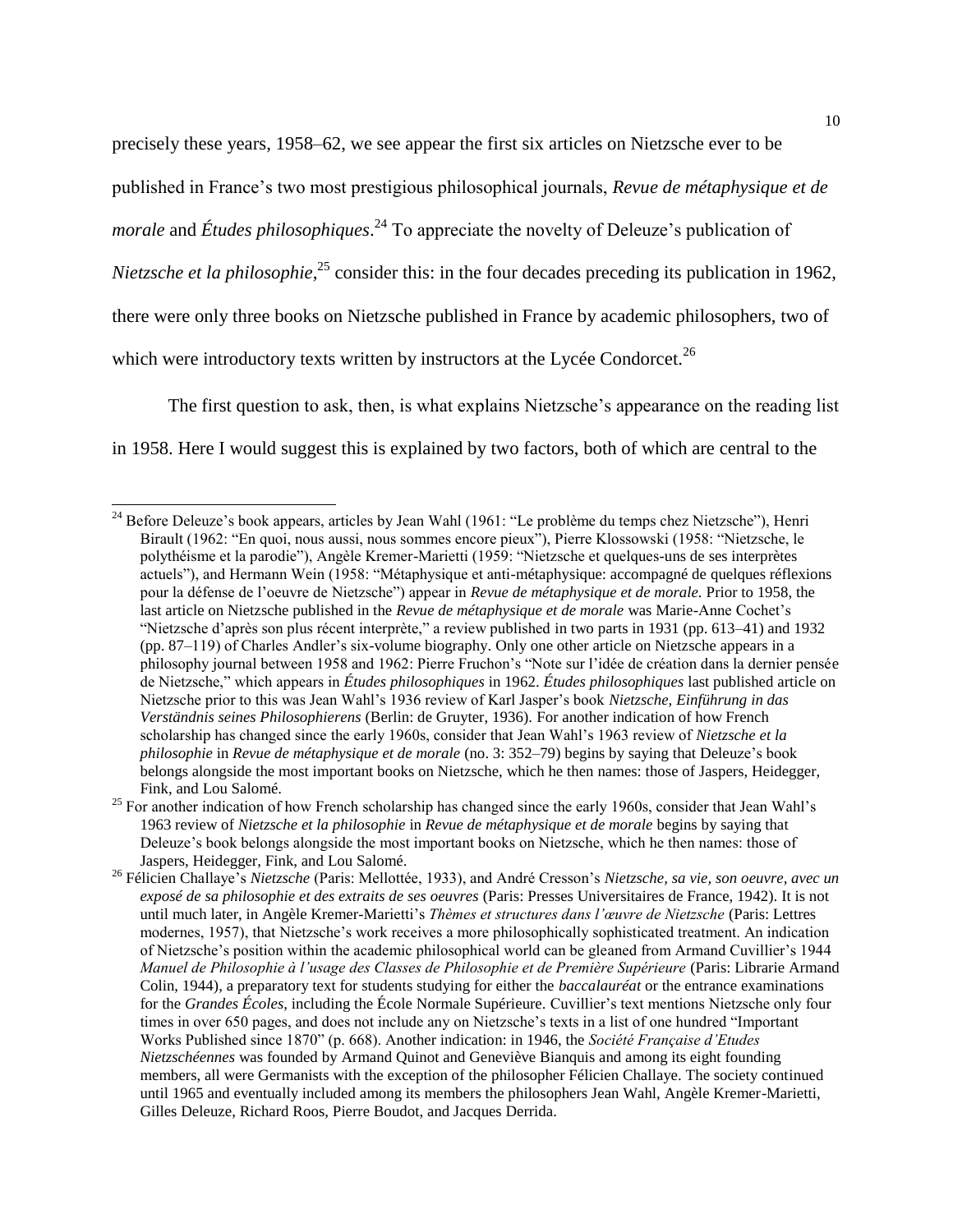emergence of poststructuralist philosophy in France: the tensions in the late 50s and 60s between the faculty of philosophy and the faculty in the human sciences, and the desire for an alternative to the model of the subject provided by phenomenology and thoroughly repudiated by structuralism. Although Marx, Nietzsche, and Freud – baptized by Paul Ricoeur in 1965 as the "masters of suspicion"<sup>27</sup> – are more commonly associated with French philosophy *after* structuralism, it was initially the structuralists' desire to locate the underlying structures of kinship, the unconscious, or society that led them to read Marx, Nietzsche, and Freud as kindred spirits who sought to decipher the superstructural world in terms of underlying infrastructural relations of economic forces and class struggle, relations of normative forces and wills to power, and relations of psychic forces and unconscious libidinal desires, respectively.<sup>28</sup> But here it is important to note that Marx and Freud were already firmly entrenched within the canon of the human sciences. For those in control of the processes of instruction and philosophical formation – and here Georges Canguilhem plays a critical role – opting for Nietzsche over Marx or Freud might have been seen as a way to persuade the philosophical establishment to acknowledge the changing times and the interests of the younger generation of students while maintaining philosophy's independence from the human sciences.<sup>29</sup> Canguilhem occupied several important administrative positions governing philosophical instruction and, if not the prime mover behind Nietzsche's entering the canon, he could certainly have delayed or tried to blocked it had he

<sup>27</sup> See Paul Ricoeur, *Freud and Philosophy: An Essay on Interpretation*, trans. Denis Savage (New Haven: Yale University Press, 1970), p. 32. As was mentioned earlier, Nietzsche begins to appear on the *Programme* for the *agrégation de philosophie* in the late fifties and sixties. Charles Soulié suggests that his appearance might "constitute a concession of the *jury d'agrégation* to modernity" insofar as Nietzsche was the "most canonical" of the three "masters of suspicion" ("Anatomie du goût philosophique," *Actes de la recherche en sciences sociales*," no. 109 [octobre 1995]: 12).

<sup>&</sup>lt;sup>28</sup> For a good account of what resources the structuralists found in Nietzsche, Freud, and Marx, see Michel Foucault, "Nietzsche, Freud, Marx," trans. Alan D. Schrift in *Transforming the Hermeneutic Context: From Nietzsche to Nancy,* ed. Alan D. Schrift and Gayle L. Ormiston (Albany: SUNY Press, 1990), pp. 59–67.

<sup>29</sup> It is also perhaps worth noting that 1957 saw the first change in the presidency of the *jury d'agrégation* in fourteen years, as the sociologist Georges Davy was replaced by the Sorbonne's Professor of Aesthetics Etienne Souriau, who held the post until he was replaced by Canguilhem in 1964.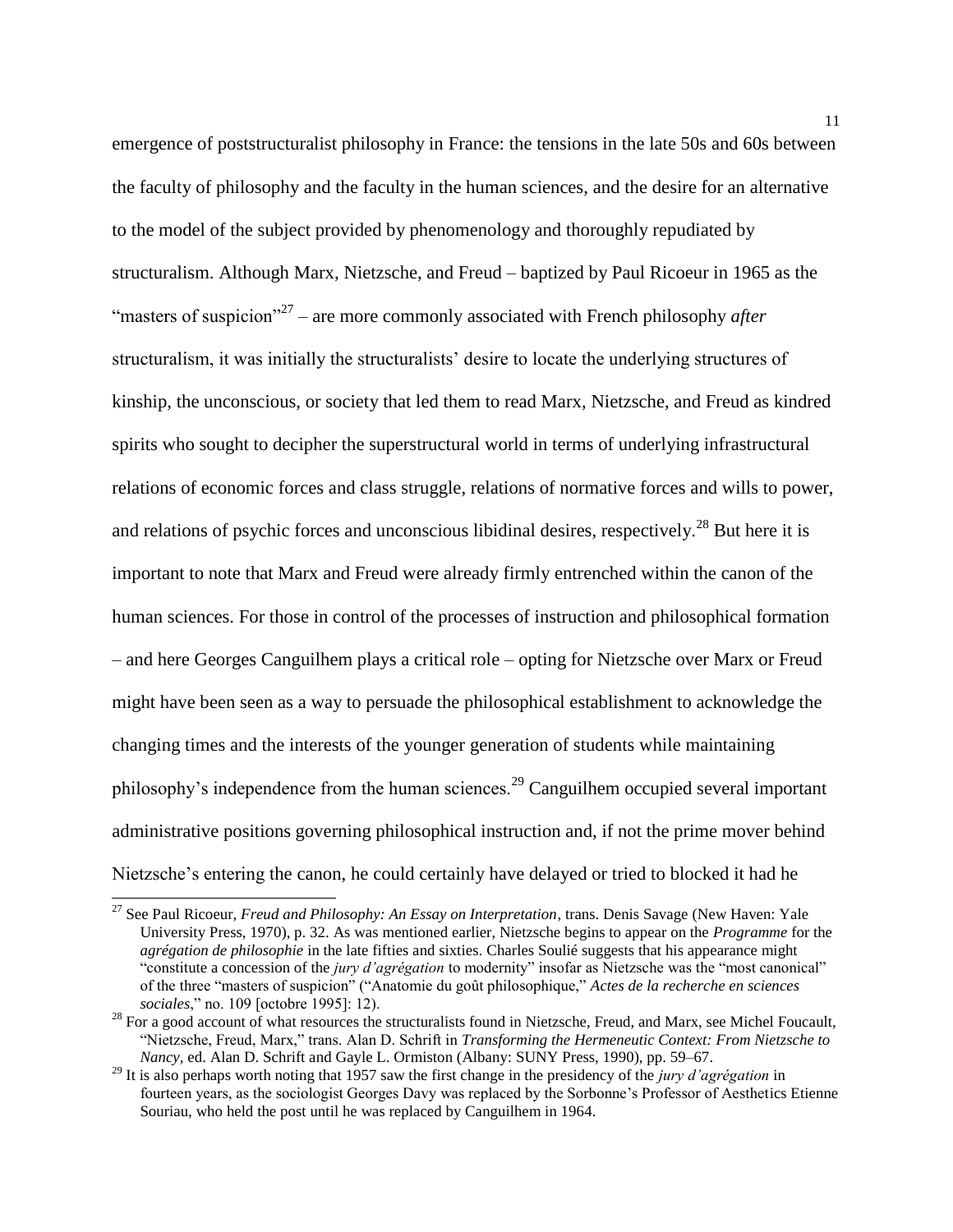wanted to. Canguilhem also had other reasons to encourage students to read Nietzsche: in addition to his own interest in Nietzsche, in whom he found a positive notion of health congenial with his own, $30$  he had already seen, and thoroughly supported, Michel Foucault's attempt to look to Nietzsche for insight into how to move beyond the phenomenological, transhistorical subject in Foucault's early efforts to provide an account of the historicity of reason.<sup>31</sup>

After Nietzsche's initial *agrégation* appearances in 1958 and 59, *Also sprach Zarathustra* appeared as a German option, in 1962 and 1963, and this was followed by another event that played a significant role in legitimating Nietzsche's philosophical reputation. I refer here to the major conference on Nietzsche at Royaumont in 1964 that treated Nietzsche as a serious philosopher. Although organized by the young Foucault and Deleuze, the conference at Royaumont was presided over by the distinguished historian of philosophy Martial Guéroult and included presentations by, among others, respected senior academic philosophers Jean Wahl, Jean Beaufret, Karl Löwith, and Eugen Fink, as well as the prestigious non-academic philosopher Gabriel Marcel.<sup>32</sup> Following Deleuze's book and the Royaumont conference,

<sup>&</sup>lt;sup>30</sup> See, for example, Georges Canguilhem, "Health: Crude Concept and Philosophical Question," trans. Todd Meyers and Stefanos Geroulanos, *Public Culture* 20:3 (2008): 467–77, esp. 470. Canguilhem understood health in terms of the power to act, and not the absence of disease; as such, he was inclined toward Nietzsche's viewing health as among the highest values.

<sup>31</sup> Cf. Michel Foucault, *Dits et écrits IV*, p. 436.

<sup>32</sup> The proceedings were published as *Nietzsche, Cahiers de Royaumont* (Paris: Editions du Minuit, 1967). As an aside, there is an interesting story to tell about this conference in terms of the eventual decision to produce a German edition of the Critical Edition of Nietzsche's collected works, edited by Giorgio Colli and Mazzino Montinari. Colli and Montinari's original edition was to appear in Italian, published by Adelphi Edizioni, and French, published by Éditions Gallimard, and edited by Foucault and Deleuze. Montinari had been trying unsuccessfully since 1961 to get a German publisher to agree to publish a German edition. At the invitation of Deleuze and Guattari, Colli and Montinari attended the conference at Royaumont, where they presented a paper titled "Etat des textes de Nietzsche" (published in *Nietzsche: Cahiers du Royaumont*, pp. 127–40). While at Royaumont, Colli and Montinari met and spoke about their project with Karl Löwith, who returned to Germany and in February 1965 persuaded Heinz Wenzel, then the managing editor of the humanities section at Walter de Gruyter, to acquire the rights from Adelphi and Gallimard to publish the Colli-Montinari edition in its original language. The first German volumes began appearing in 1967, and the project is not yet complete. I discuss this in a history of the English translation of the Critical Edition, which I am currently editing along with Duncan Large for Stanford University Press, in "Translating the Colli-Montinari *Kritische Studienausgabe,*" **Error! Main Document Only.***Journal of Nietzsche Studies*, 31 (Spring 2007): 64–72.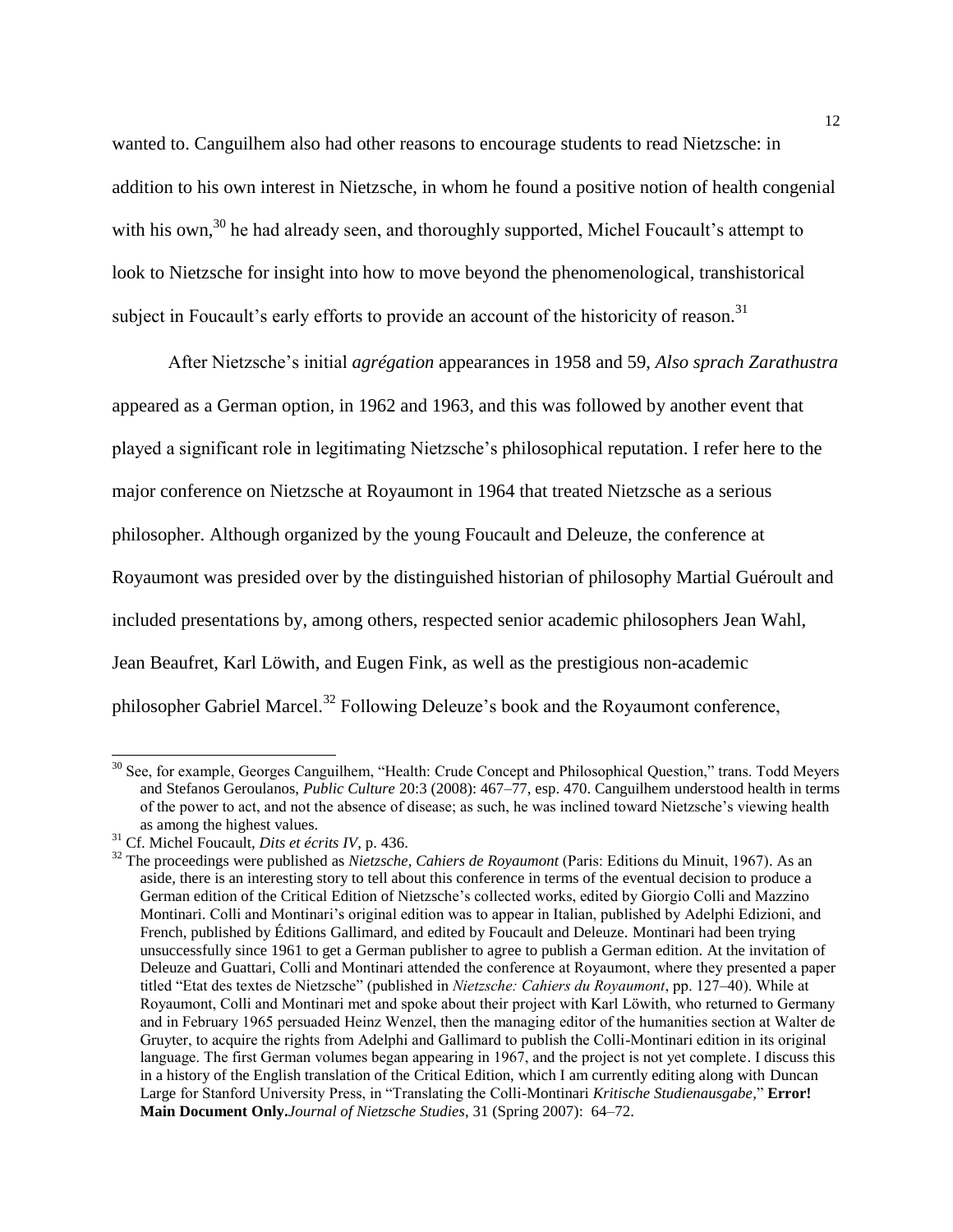Nietzsche's philosophical reputation had been confirmed to the point where he could be situated in the canon as a major figure whose entire *oeuvre* could be required reading in preparation for the written examination of the *agrégation*, where he appears four times between 1970 and 1977.<sup>33</sup>

What do these two historical developments – the emergence of structuralism and the human sciences as a challenge to the hegemony of philosophy and the emergence of Nietzsche as a focus of philosophical reflection – tell us about post-structuralist philosophy in France? Together, they provide a context in which one sees that, for all their philosophical differences, it does make sense to unite philosophical thinkers like Deleuze, Foucault, Derrida, and Lyotard, as we do in the Anglophone world, as "post-structuralist."

Focusing on the turn to Nietzsche, let me sharpen this claim a bit and say that "French Nietzscheanism" leads us to poststructuralist philosophy because in many ways it was in their appropriation of Nietzschean themes that the dominant poststructuralist philosophers – Michel Foucault, Gilles Deleuze, and Jacques Derrida – distinguished themselves both from the structuralists who preceded them and from the more traditional philosophical establishment in France, whose authority they sought to challenge. It was, in other words, by virtue of their appeal to Nietzsche that these philosophers both "escaped" from philosophy and returned to philosophy. Pierre Bourdieu astutely observes that although the influence of philosophy had declined within French academic institutions in the wake of the structuralists focusing their critical attention on the discursive and analytic practices of the human sciences, Nietzsche appealed to the new

 $33$  This might also be related to the decision of Éditions Gallimard to begin publishing a French translation of Colli and Montinari's Critical Edition of Nietzsche's collected works. This edition, *Œuvres philosophiques complètes*, was placed under the editorial direction of Gilles Deleuze and one of the Sorbonne's most senior historians of philosophy at that time, Maurice de Gandillac. The first volume to appear was a translation of *Le gai savoir. Fragments posthumes: (1881–1882)* by Pierre Klossowski in 1967.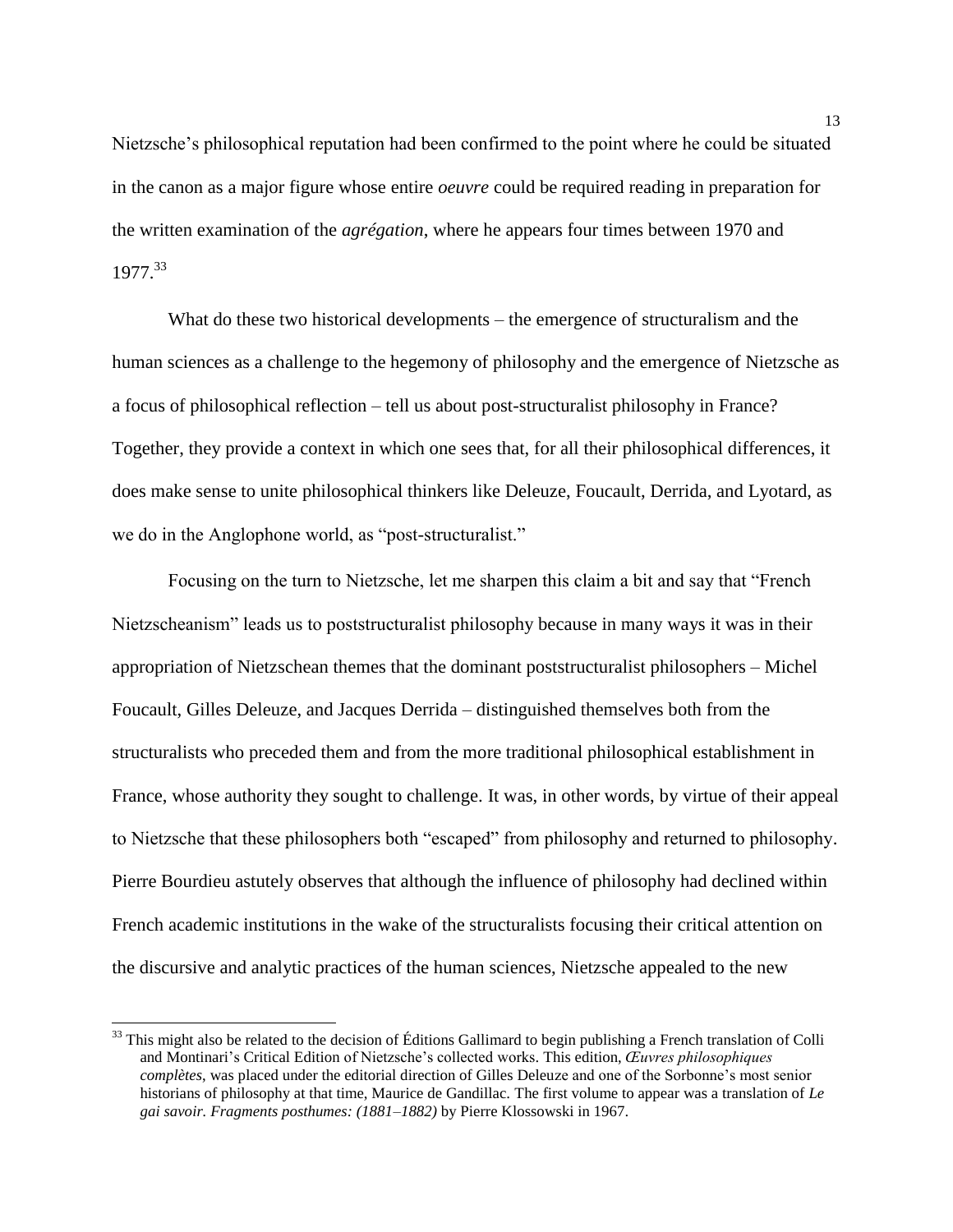generation of philosophers because he had been overlooked by the more "traditional" university philosophers.<sup>34</sup> It was, according to Bourdieu, and Foucault says something similar, precisely Nietzsche's "marginal" status as a philosopher that made him "an acceptable philosophical sponsor" at a time – the late fifties and early sixties – when it was no longer fashionable in France to be a "philosopher."<sup>35</sup>

While Bourdieu's observation of the poststructuralists' desire to keep their distance from the Sorbonne philosophers is important, it should not obscure the fact that for all the rhetoric concerning the "end of philosophy," one of the most obvious differences between the structuralists and the poststructuralists is the degree to which the latter's discourse remains philosophical.<sup>36</sup> The role Nietzsche plays in this renewal of philosophical discourse is not insignificant. Unlike the rigid, scientistic and constraining systems of structuralism, Nietzsche appeared to his new readers to be both philosophically inspired and philosophically inspiring. Derrida, for example, in the essay on the sources of Valéry in *Margins of Philosophy*, provides the following list of themes to look for in Nietzsche:

the systematic mistrust as concerns the entirety of metaphysics, the formal vision of philosophical discourse, the concept of the philosopher-artist, the rhetorical and philological questions put to the history of philosophy, the suspiciousness concerning the

<sup>34</sup> Pierre Bourdieu, *Homo Academicus*, trans. Peter Collier (Stanford: Stanford University Press, 1988); see pp. xviii–xxv.

<sup>&</sup>lt;sup>35</sup> Ibid., p. xxiv. Foucault made a similar point concerning Nietzsche's relation to "mainstream" academic philosophy in a 1975 interview, translated as "The Functions of Literature" by Alan Sheridan and reprinted in *Michel Foucault: Politics, Philosophy, Culture. Interviews and other Writings 1977–1984*, ed. Lawrence D. Kritzman, (New York: Routledge, 1988), p. 312.

<sup>&</sup>lt;sup>36</sup> It is important to note that Althusser remains an important exception to this structuralist turn away from philosophy. Although he suffered throughout his life from serious mental health issues, when he was able to work, his primary responsibility at the Ecole Normale was to prepare the philosophy students to take the *agrégation.* In that role, he worked closely with most of the philosophy students from the early 60s through the 80s, and was close to many of the leading names in philosophy during those years, including among others Foucault, Derrida, Etienne Balibar, Pierre Macherey, and Dominique Lecourt.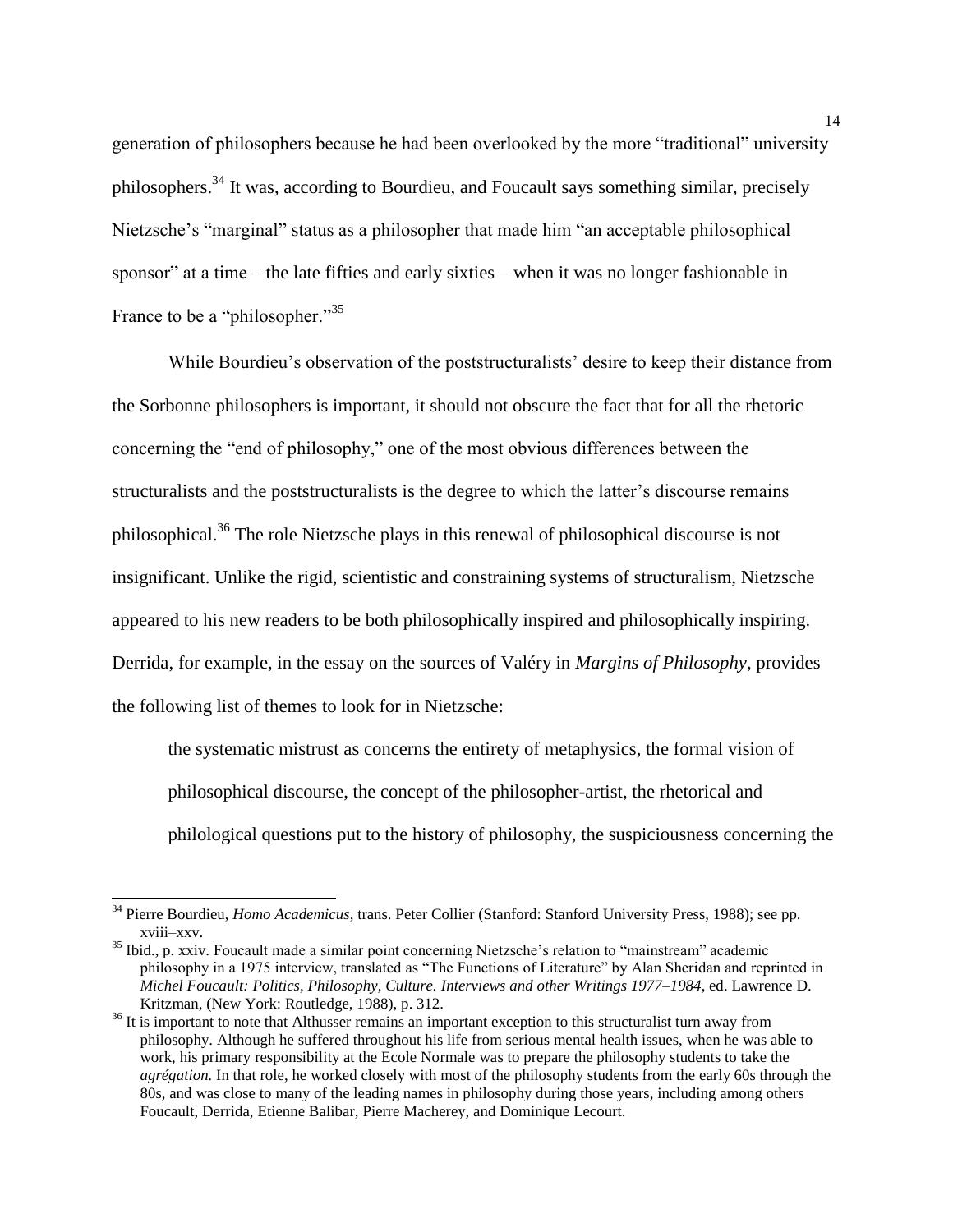values of truth ("a well applied convention"), of meaning and of Being, of "meaning of Being," the attention to the economic phenomena of force and of difference of forces,  $etc.<sup>37</sup>$ 

And in *Of Grammatology*, he credits Nietzsche with contributing "a great deal to the liberation of the signifier from its dependence or derivation with respect to the logos and the related concept of truth or the primary signified, in whatever sense that is understood [by his] radicalizing of the concepts of *interpretation, perspective, evaluation, difference* …"<sup>38</sup>

Moreover, by addressing questions concerning human existence without centering his reflection on human consciousness, Nietzsche indicated how one might respond to structuralism's sloganistic "death of the subject" by showing a way to raise anew questions of individual agency without succumbing to an existentialist voluntarism or subjectivism. At the same time, the poststructuralists saw in the notion of eternal recurrence<sup>39</sup> a way to again entertain questions of history and historicity, questions that had been devalued within the structuralists' ahistorical emphasis on synchronic structural analyses.<sup>40</sup> That is to say, where the structuralists responded to phenomenology and existentialism's privileging of consciousness and history by eliminating them both, the poststructuralists took from structuralism insights concerning the workings of linguistic and systemic forces and returned with these insights to reinvoke the question of the subject in terms of a notion of constituted-constitutive-constituting agency

<sup>37</sup> Jacques Derrida, *Margins of Philosophy*, trans. Alan Bass (Chicago: University of Chicago Press, 1982), p. 305.

<sup>38</sup> Jacques Derrida, *Of Grammatology*, trans. Gayatri C. Spivak (Baltimore: Johns Hopkins University Press, 1976), p. 19.

<sup>&</sup>lt;sup>39</sup> One cannot overestimate the role played here by Pierre Klossowski's work, in particular "Oubli et anamnèse dans l'expérience vécue de l'éternel retour du Même" (see note 19), and *Nietzsche et le cercle vicieux* (Paris: Mercure de France, 1969); English translation: *Nietzsche and the Vicious Circle*, trans. Daniel W. Smith (Chicago: University of Chicago Press, 1997).

<sup>40</sup> In their introduction to *Post-structuralism and the Question of History*, Geoff Bennington and Robert Young also make this point, nothing that where structuralism sought to efface history, "it could be said that the 'post' of post-structuralism contrives to reintroduce it" (Derek Attridge, Geoff Bennington and Robert Young, eds., *Poststructuralism and the Question of History* [Cambridge: Cambridge University Press, 1987], p. 1).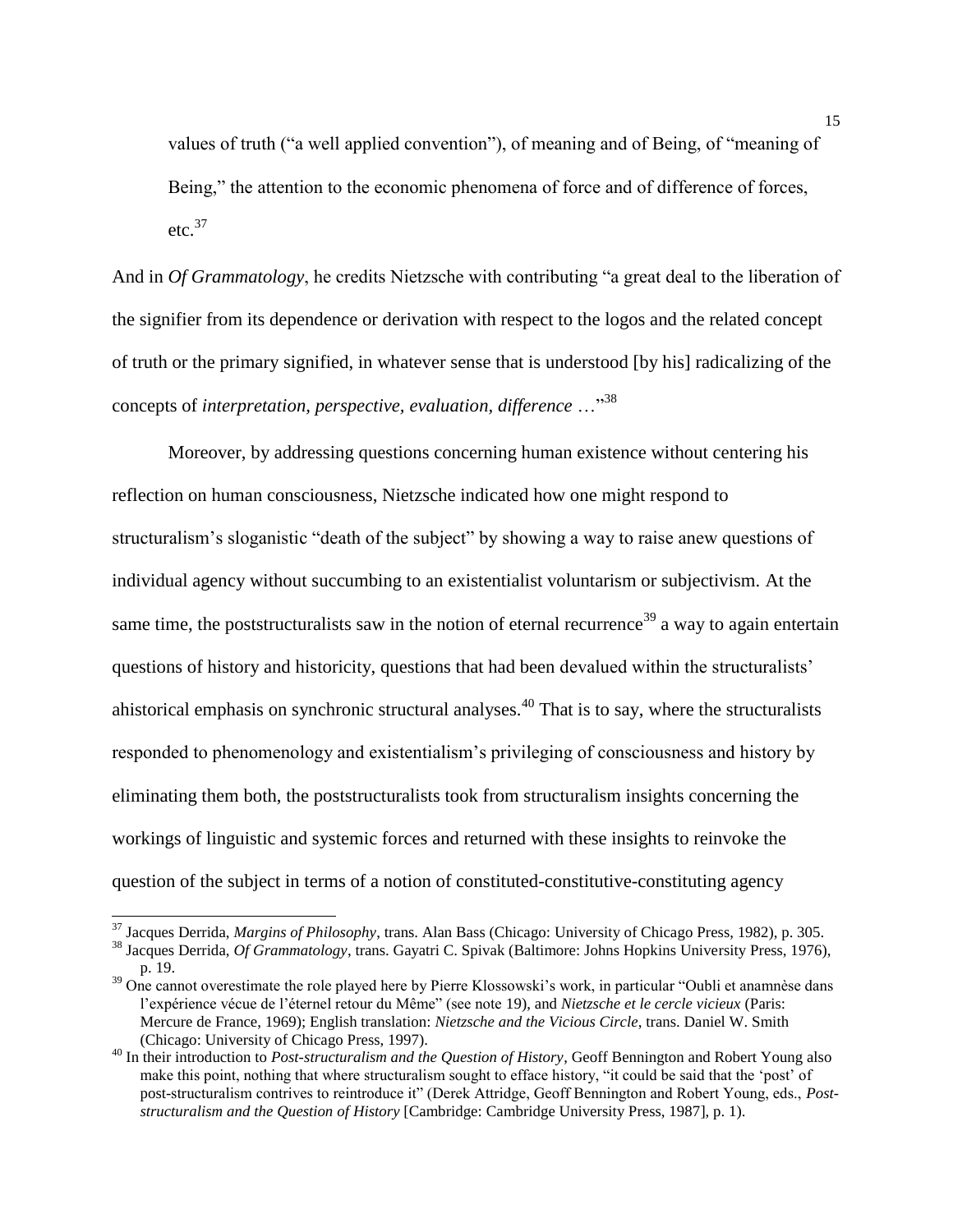situated and operating within a complex network of socio-historical and intersubjective relations. In this way, Nietzsche's emergence as a *philosophical* voice, I am arguing, played an *unparalleled* role in the development of poststructuralism as a historical corrective to the excesses of both its predecessor movements.

Among the more important themes in post-structuralist philosophy that I think could be traced back to this turn to Nietzsche in the sixties, I would include the role Nietzschean genealogy plays in the turn to history and attention paid to conditions of emergence, the role Nietzsche's attention to force differentials plays in the entire field of philosophies of difference, and the re-emergence of a more problematized concept of the subject. In the remainder of my discussion, I want to focus on these latter two themes, highlighting in particular the ways that Foucault's and Deleuze's pre-68 treatments of Nietzsche echo throughout their respective thinking on the subject and force differentials.

Where the rhetoric of the "death of the subject" was characteristic of the structuralists, this was never really the case with most of the philosophers labeled *post-*structuralist. To be sure, thinkers like Derrida, Foucault, or Deleuze were never comfortable with the reflexive, subjectcentered thinking of the existentialists or phenomenologists. But they were equally uncomfortable with the straightforward dismissal of the subject in structuralist thinkers like Althusser or Lévi-Strauss. Thus Derrida could reply to a question concerning the "death of the subject" from the existentialist-leaning literary critic Serge Doubrovsky following his presentation at Johns Hopkins: "The subject is absolutely indispensable. I don't destroy the subject; I situate it. I believe that at a certain level both of experience and of philosophical and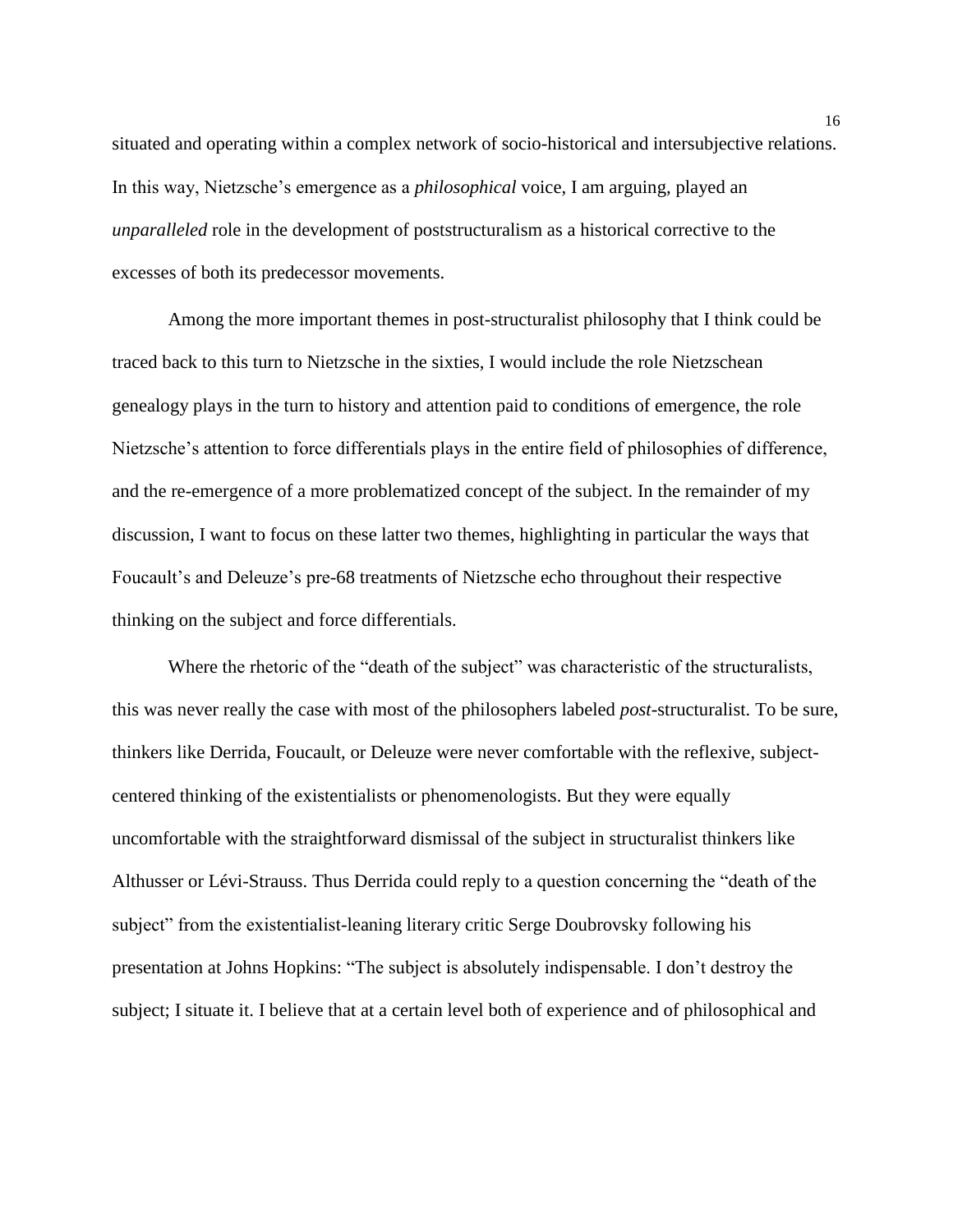scientific discourse, one cannot get along without the notion of the subject. It is a question of knowing where it comes from and how it functions."<sup>41</sup>

Foucault says something quite similar in response to a question from Marxist sociologist Lucien Goldmann following his presentation of "What is an Author?" to the Société Française de Philosophie in February 1969. Goldmann asks whether Foucault reduces the existence of man or the subject to the status of a function, and Foucault responds:

I did not say that I reduced them to a function, I analyzed the function inside which something like an author could exist. I have not made an analysis of the subject here, I made an analysis of the author. If I had delivered a lecture on the subject, I would probably have analyzed it in the same way as a subject-function, that is, made the analysis of the conditions under which it is possible that an individual fulfills the function of the subject. It would still be necessary to specify in which field the subject is a subject, and of what (of speech, of desire, of economic process, etc.). There is no absolute subject.<sup>42</sup>

Thinking about where the subject comes from, and how it functions, is perhaps the unifying feature of Foucault's thought, underlying the transitions between his archeological, genealogical, and ethical periods. Foucault himself seemed to realize this by the end of his career, as his attention turned specifically to sexuality and the construction of the ethical subject, when he noted that the question of *assujettissement* or subjectivation – the transformation of human

<sup>&</sup>lt;sup>41</sup> Jacques Derrida, from the discussion following "Structure, Sign, and Play in the Discourse of the Human Sciences," trans. Richard Macksey in *The Structuralist Controversy*, ed. Richard Macksey and Eugenio Donato (Baltimore: Johns Hopkins University Press, 1970), p. 271.

<sup>&</sup>lt;sup>42</sup> Michel Foucault, *Dits et écrits I*, p. 818: "Je n'ai pas dit que je les réduisais à une fonction, j'analysais la fonction à l'interieur de laquelle quelque chose comme un auteur pouvait exister. Je n'ai pas fait ici l'analyse du sujet, j'ai fait l'analyse de l'auteur. Si j'avais fait une conférence sur le sujet, il ist probable que j'aurais analysé de la même façon la fonction-sujet, c'est-à-dire fait l'analyse des conditions dans lesquelles il est possible qu'un individu remplisse la fonction du sujet. Encore faudrait-il préciser dans quel champ le sujet est sujet, et de quoi (du discours, du désir, du processus économique, etc.). Il n'y a pas de sujet absolu."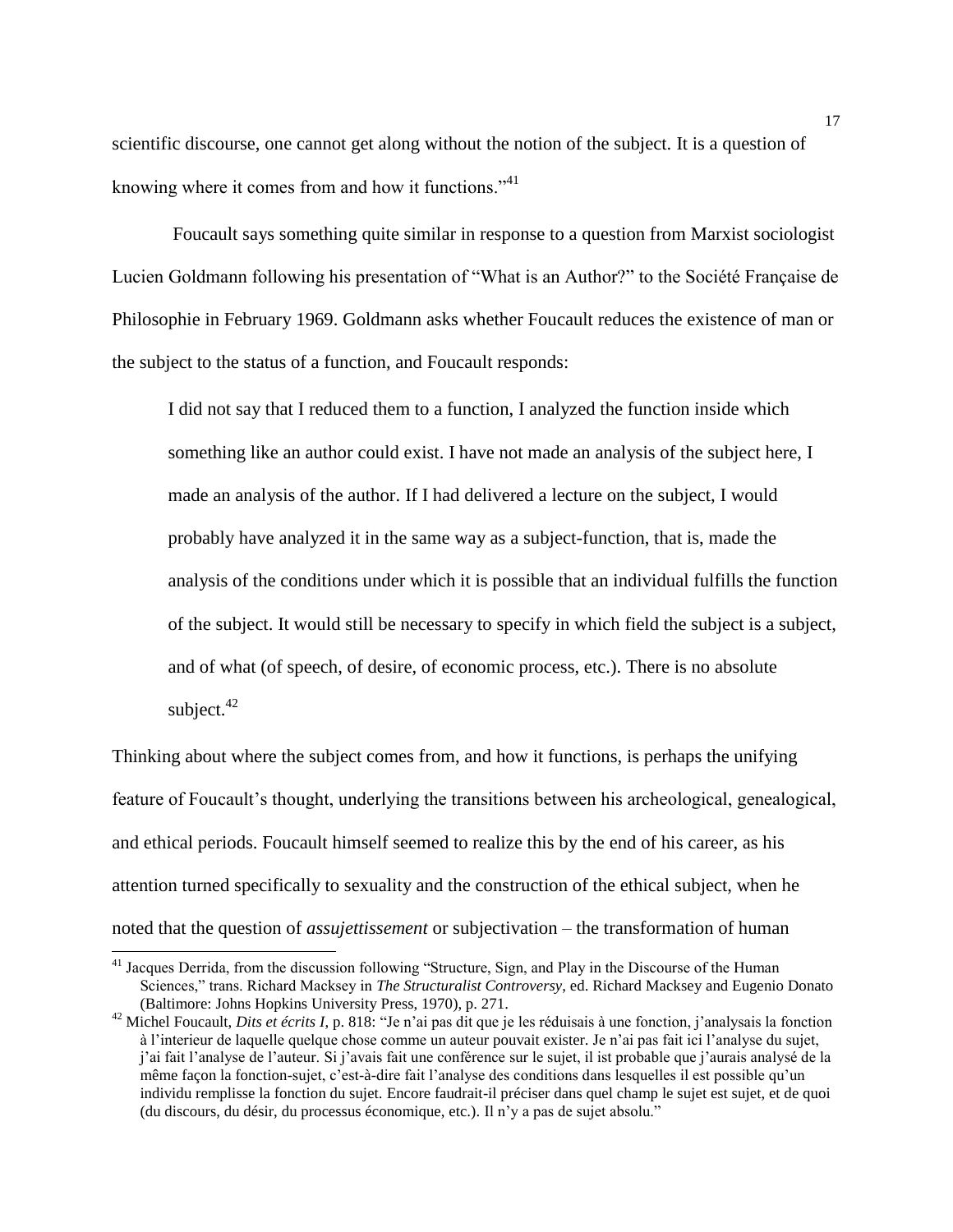beings into subjects of knowledge, subjects of power, and subjects to themselves – had been "the general theme of [his] research."<sup>43</sup>

While Foucault had a tendency to read his current research interests into his earlier work,<sup>44</sup> there can be little question that he was consistently engaged with rethinking the question of the subject, and this interest in the subject is central to his reading of Nietzsche. Foucault first read Nietzsche in 1953, having been led to him by his reading of Bataille, and as he would remark later, "curious as it may seem," he read Nietzsche "from the perspective of an inquiry into the history of knowledge, the history of reason."<sup>45</sup> It was, in other words, not his interrogation of power but his effort to "elaborate a history of rationality," which he claimed was "the problem of the  $19<sup>th</sup>$  century," that first led him to Nietzsche.<sup>46</sup> Reading Nietzsche became, for Foucault, the point of rupture (*la fracture*) that made possible one of the decisive events that mark the emergence of post-structuralist philosophy insofar as Nietzsche showed the way beyond the phenomenological, transhistorical subject. Nietzsche showed, in Foucault's words, that "There is a history of the subject just as there is a history of reason." At the same time, Nietzsche also demonstrated to Foucault that, contrary to the Husserlian paradigm that had

<sup>&</sup>lt;sup>43</sup> Michel Foucault, "Why Study Power: The Question of the Subject," in Hubert L. Dreyfus and Paul Rabinow, *Michel Foucault: Beyond Structuralism and Hermeneutics* (Chicago: University of Chicago Press, 1982), p. 209. This is reflected as well in the titles Foucault gave to the last two courses he taught at the Collége de France for which he completed the required resume: "Subjectivity and Truth" (1980–81) and "The Hermeneutic of the Subject" (1981–82).

<sup>44</sup> Cf. "When I think back now, I ask myself what else I was talking about, in *Madness and Civilization* or *The Birth of the Clinic,* but power" (Michel Foucault, "Truth and Power," trans. Colin Gordon in *The Essential Works of Michel Foucault, 1954–1988*. *Vol*. *3: Power,* ed. James D. Faubion [New York: The New Press, 2000], p. 115); cf. also the following: "If I wanted to pose and drape myself in a slightly fictional style, I would say that this has always been my problem: the effects of power and the production of 'truth'" ("Power and Sex," trans. David J. Parent in Kritzman, ed., *Michel Foucault: Politics, Philosophy, Culture,* p. 119).

<sup>45</sup> Michel Foucault, "Structuralisme et poststructuralisme," in *Dits et écrits IV*, p. 437.

<sup>46</sup> Ibid., p. 436: "aussi curieux que ce soit, dans cette perspective d'interrogation sur l'histoire du savoir, l'histoire de la raison: comment peut-on faire l'histoire d'une rationalité – ce qui était le problème du XIXe siècle."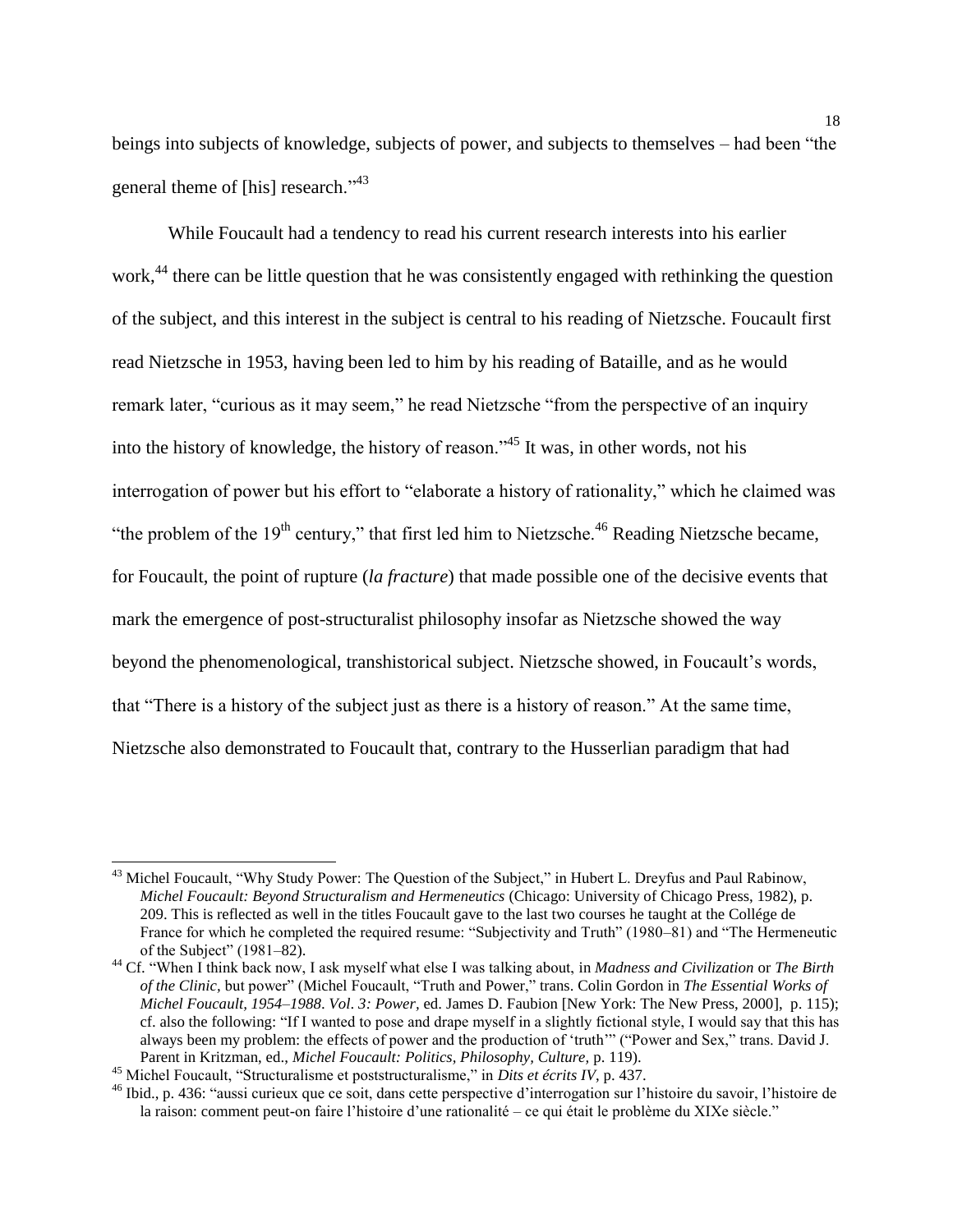guided early French phenomenology, "we can never demand that the history of reason unfold as a first and founding act of the rationalist subject."<sup>47</sup>

It is Nietzsche's disclosure of the history of the subject, the history of reason, and the interrelations of these two histories that dominate Foucault's early, archeological works, works that Foucault himself acknowledged owe "more to Nietzschean genealogy than to structuralism properly so called."<sup>48</sup> To understand what these works owe to Nietzsche, we need only look at the way Foucault deploys Nietzsche first in his *thèse complémentaire*, "Introduction à l'*Anthropologie* de Kant," and again when he returns to many of the same themes in *The Order of Things.* In his *thèse*, which accompanied his French translation of Kant's *Anthropologie*, Foucault provides an account of the place of Kant's *Anthropology* in relation to the three *Critiques* as well as the *Opus Postumum*. The key to this relation is articulated in Kant's *Logic*, where the three questions that guide the Critical Philosophy – "What can I know?" "What should I do?" "What may I hope for?" – now appear along with a fourth: "*Was ist der Mensch*?" ("What is man?"). This fourth question, Foucault tells us, "gathers [the first three] together in a single frame of reference,"<sup>49</sup> which is to say that the answer to the questions of metaphysics, morality, and religion are, for Kant, ultimately to be found in anthropology.

According to Foucault, Kant thereby sets the agenda for all subsequent philosophy insofar as the entire problematic of post-Kantian philosophy can be located in the interrogation of human finitude, which Foucault understands in terms of Kant positioning man as synthesis of God and world. Such an understanding explains Nietzsche's surprising appearance in an

<sup>&</sup>lt;sup>47</sup> Ibid.: "il y a une histoire du sujet tout comme il y a une histoire de la raison, et de celle-ci, l'histoire de la raison, on ne doit pas demander le déploiement à un acte fondateur et premier du sujet rationaliste."

<sup>48</sup> Michel Foucault, "On the Ways of Writing History," trans. Robert Hurley in *The Essential Works of Foucault*. *1954–1984*. *Vol*. *2: Aesthetics, Method, Epistemology,* ed. James D. Faubion (New York: The New Press, 1998), p. 294.

<sup>49</sup> Michel Foucault, *Introduction to Kant's Anthropology*, trans. Roberto Nigro and Kate Briggs (New York: Semiotext(e), 2008), p. 74.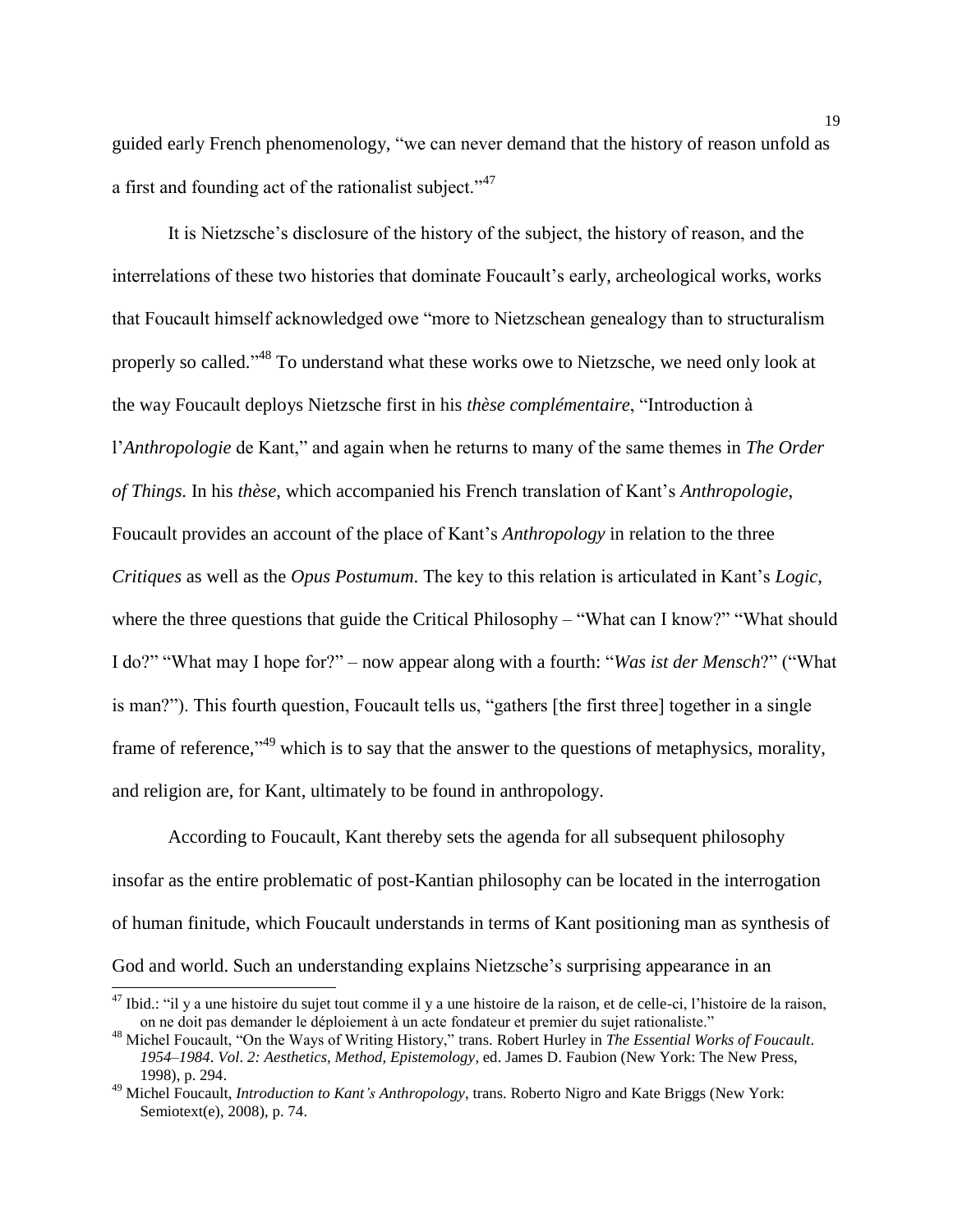"Introduction" to Kant's *Anthropology* insofar as Nietzsche also positions a being – but a being other than "man" – as the synthesis this time not of God and world but of values and Earth. Foucault thus closes his "Introduction à l'*Anthropologie* de Kant" with the following sentence: "The trajectory of the question *Was ist der Mensch*? in the field of philosophy reaches its end in the response which both challenges and disarms it: *der Übermensch.*" 50

Working out this trajectory of the question "What is man?" is the central theme of *The Order of Things*, a text in which Nietzsche figures prominently. In the first place, Nietzsche is credited with initiating the attempt – "to which," Foucault writes, "contemporary thought is dedicated" – to go beyond "man":

Perhaps we should see the first attempt at this uprooting of Anthropology [...] in the Nietzschean experience: by means of a philological critique, by means of a certain form of biologism, Nietzsche rediscovered the point at which man and God belong to one another, at which the death of the second is synonymous with the disappearance of the first, and at which the promise of the superhuman signifies first and foremost the imminence of the death of man. $51$ 

While Foucault is often associated with the rhetoric of the "death of the subject" in his works in the sixties, I think it should be clear to any careful reader of Foucault that a distinction must be drawn between the "end of man" – which Foucault affirms – and the "death of the subject." It may well be the case that Foucault's early work engages in thinking the end of man, as we see in the passage just quoted as well as in the closing pages of *The Order of Things* when he draws this conclusion concerning Nietzsche:

<sup>&</sup>lt;sup>50</sup> Ibid., p. 124.

<sup>51</sup> Michel Foucault, *The Order of Things: An Archeology of the Human Sciences* (New York: Vintage Books, 1970), p. 342. Translation altered.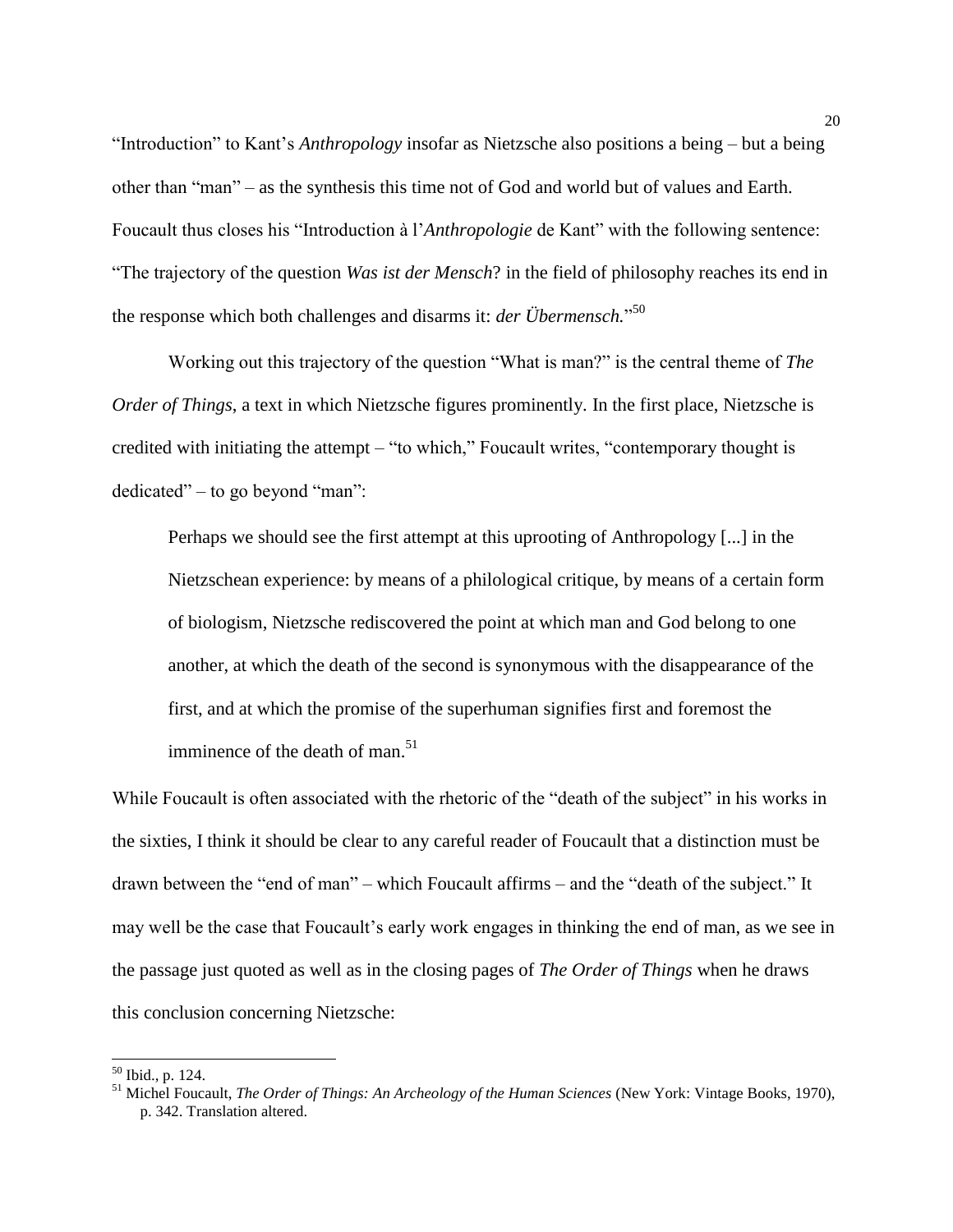Rather than the death of  $God - or$ , rather, in the wake of that death and in profound correlation with it – what Nietzsche's thought heralds is the end of his murderer; it is the explosion of man's face in laughter, and the return of masks; it is the scattering of the profound stream of time by which he felt himself carried along and whose pressure he suspected in the very being of things; it is the identity of the Return of the Same with the absolute dispersion of man.<sup>52</sup>

It is, in other words, a mistake to equate the referent of "man" in these early works with what Foucault means in general by the "subject." This is precisely what he indicated when he remarked that it was Nietzsche who showed that there is a "history of the subject." There is no question that the subject named "man" in philosophical discourse, from Descartes's Archimedean *cogito* to Kant's autonomous rational moral agent, is a concept toward which Foucault has little sympathy. But this subject named "man" here functions as a technical term for a certain conceptual determination of human being, one that names that "strange empiricotranscendental doublet," the analysis of which takes place at the transcendental levels of the biological and historico-cultural conditions which make empirical knowledge possible. "Man" thus names that conceptual foundation which serves to center the increasingly disorganized representations of the classical *epistēmē* and that, as such, comes to be the privileged object of philosophical anthropology.<sup>53</sup> While this foundational concept has been privileged in the discourse of the human sciences since Kant, it is not *the* subject but only one historical construction of the concept "subject," a construction the beginning of whose end Foucault

<sup>&</sup>lt;sup>52</sup> Ibid., p. 385.

<sup>53</sup> See ibid., pp. 312–13.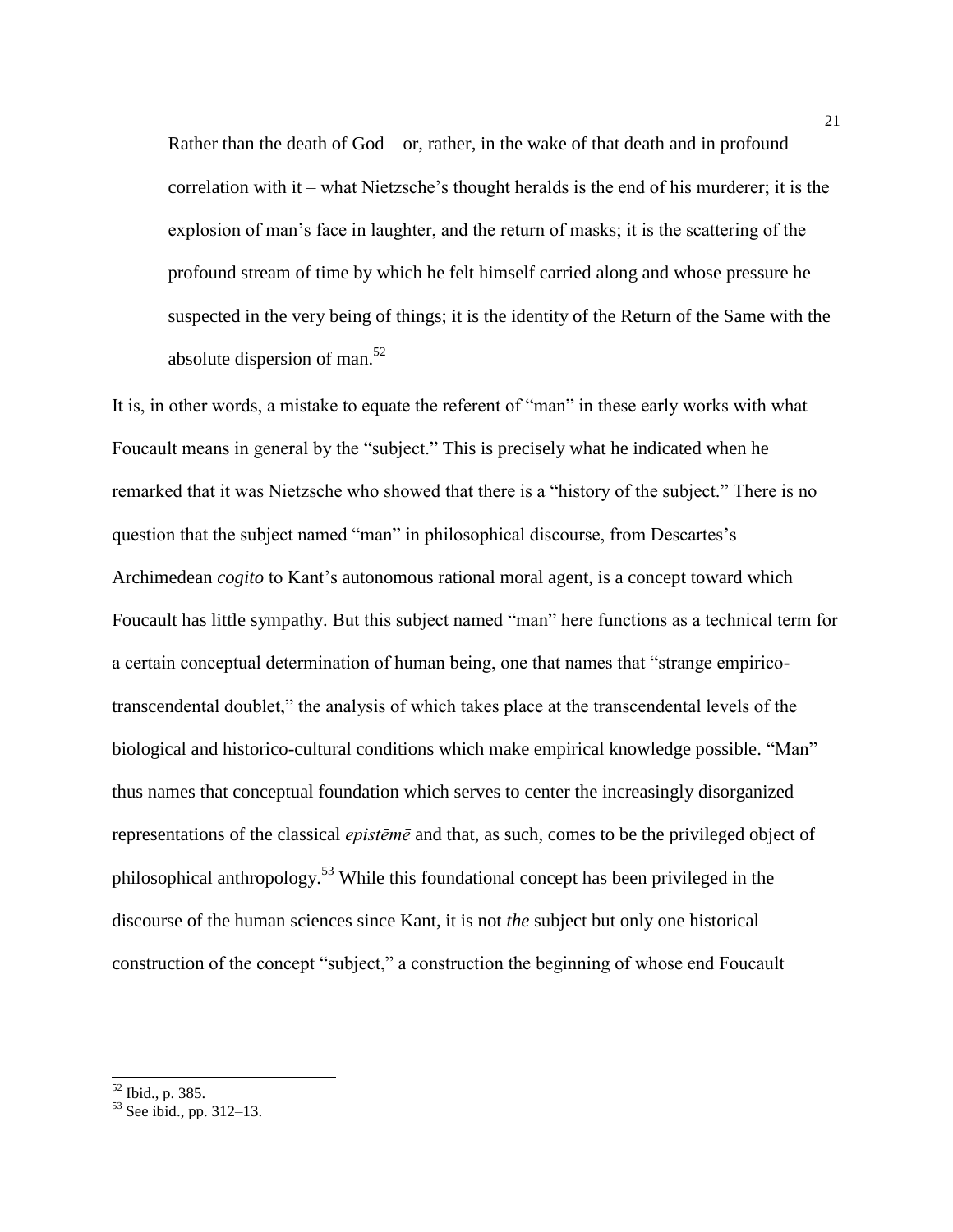locates in the announcement of the *Übermensch* which, insofar as it functions in Nietzsche's texts as the other to both man and God, heralds both of their ends.<sup>54</sup>

Nietzsche's waking us from Kant's anthropological slumber is tied to Foucault's broader view of Nietzsche in *The Order of Things* as the precursor of the *epistēmē* of the twentieth century, the *epistēmē* that erupted with the question of language as "an enigmatic multiplicity that must be mastered."<sup>55</sup> For Foucault, it was "Nietzsche the philologist" who first connected "the philosophical task with a radical reflection upon language";  $56$  it was Nietzsche, in other words, who, long before Heidegger, suggested that one could learn about the genealogy of morality by examining the etymology and evolution of moral terminology (e.g., in the First Essay of *On the Genealogy of Morality*<sup>57</sup>). And it was Nietzsche who recognized that a culture's metaphysics could be traced back to the rules of its grammar, and who recognized that, for example, Descartes's proof of the *cogito* rested on the linguistic rule that a verb – thinking – requires a subject – a thinker – and that this very same linguistic prejudice leads to the metaphysical error of adding a doer to the deed (see, e.g., *BGE* 17, and *GM* I 13). Insofar as the structuralists all based their theories on the view of language as a system of differences, we can therefore understand why Foucault could regard the question of language as the single most important question confronting the contemporary *epistēmē.* And insofar as Nietzsche viewed our metaphysical assumptions to be a function of our linguistic rules (grammar as "the metaphysics of the people" [*GS* 354]), and he understood both our metaphysics and our language in terms of

<sup>54</sup> See Foucault, *Introduction to Kant's Anthropology,* p. 128.

<sup>55</sup> Foucault, *The Order of Things*, p. 305.

<sup>56</sup> Ibid.

 $^{57}$  In what follows, I will cite Nietzsche's texts with the following abbreviations:  $AC = The Antichristian$ ;  $BGE =$ *Beyond Good and Evil; GM = On the Genealogy of Morality; GS = The Gay Science; TI = Twilight of the Idols.* Roman numerals will refer to major divisions within a book; Arabic numerals will refer to sections. All translations are from *The Complete Works of Friedrich Nietzsche* (Stanford University Press) except *GS*  (Kaufmann translation).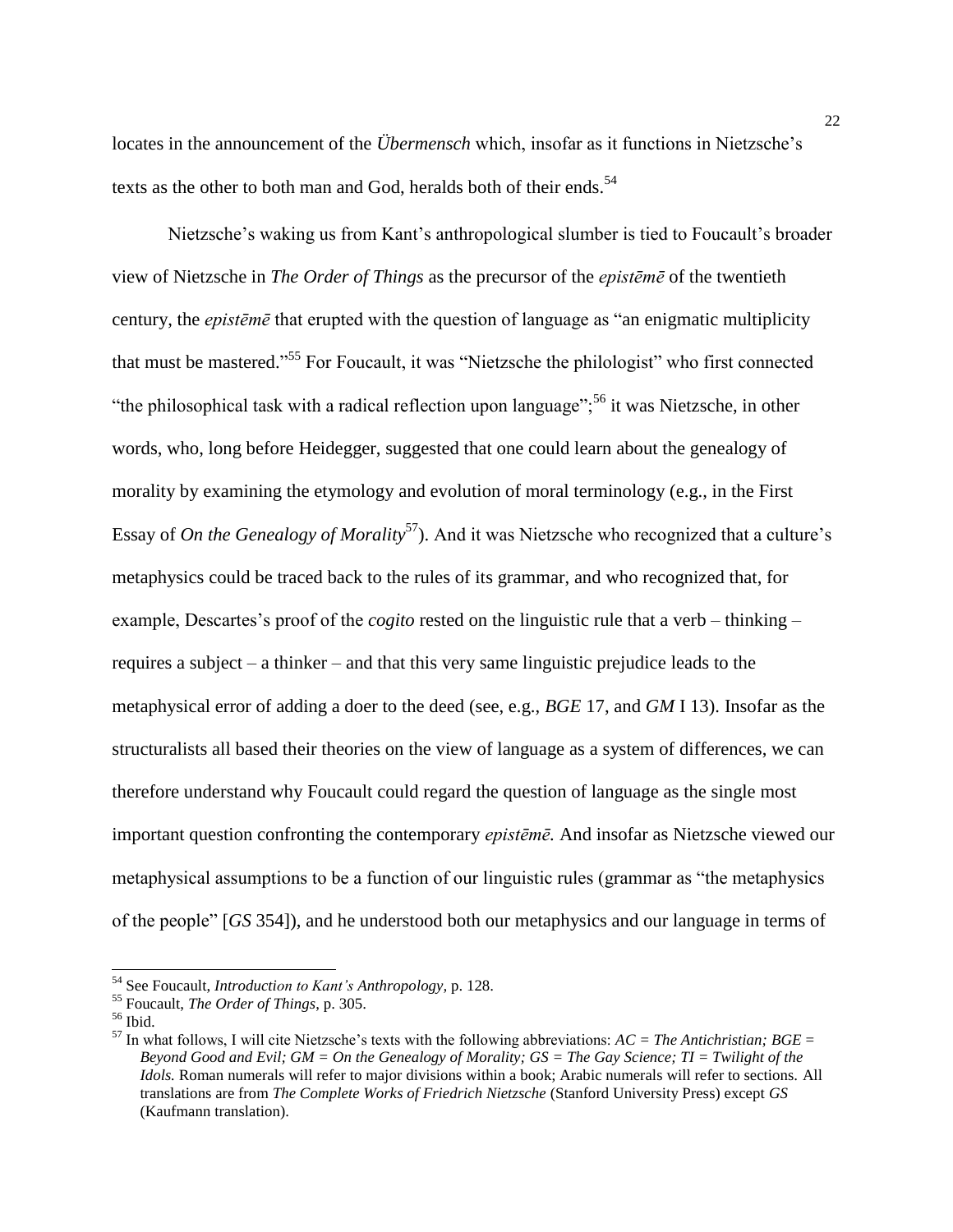the difference between forces, one can understand why Foucault traces the roots of the contemporary *epistēmē*, which no longer views man as the privileged center of representational thinking and discourse, back to Nietzsche as its precursor.

Foucault's desire to deflate the subject "man" as epistemically and discursively privileged was never conjoined with an attempt to eliminate the subject entirely. Instead, Foucault seeks to analyze the subject as a variable and complex function of discourse and power, which, he writes, means not to ask, as an existential phenomenologist might, "How can a free subject penetrate the substance of things and give it meaning?" but to ask instead: "How, under what conditions and in what forms can something like a subject appear in the order of discourse? What place can it occupy in each type of discourse, what functions can it assume, and by obeying what rules?"<sup>58</sup> What this means, and what has been largely misunderstood by many of Foucault's critics, is that his so-called "anti-humanism" was not a rejection of the human per se; it was instead an assault on the philosophically modern idea that sought to remove man from the natural world and place him in a position of epistemic, metaphysical, and moral privilege that earlier thought has set aside for God, as well as an assault on the phenomenological transhistorical subject who could escape the epistemic constraints of the world through acts of phenomenologically reduced reflection. His work is less an anti-humanism than an attempt to think the human subject after the end of (modern) man. Far from being a thinker of the "death of the subject," Foucault simply refuses to accept the subject as given, as the foundation for ethical or rational thinking. The subject is, instead, something that has been historically created and all of Foucault's work after 1968 was engaged in analyzing the various ways that human beings

<sup>58</sup> Michel Foucault, "What is an Author?" trans. Josué V. Harari, in *The Foucault Reader*, ed. Paul Rabinow (New York: Pantheon Books, 1984), p. 118. It might be worth thinking about how one might observe the development from the former to the latter question in Merleau-Ponty's development from *Phenomenology of Perception* to the essays in *Signs* and other works of the 50s and 60s.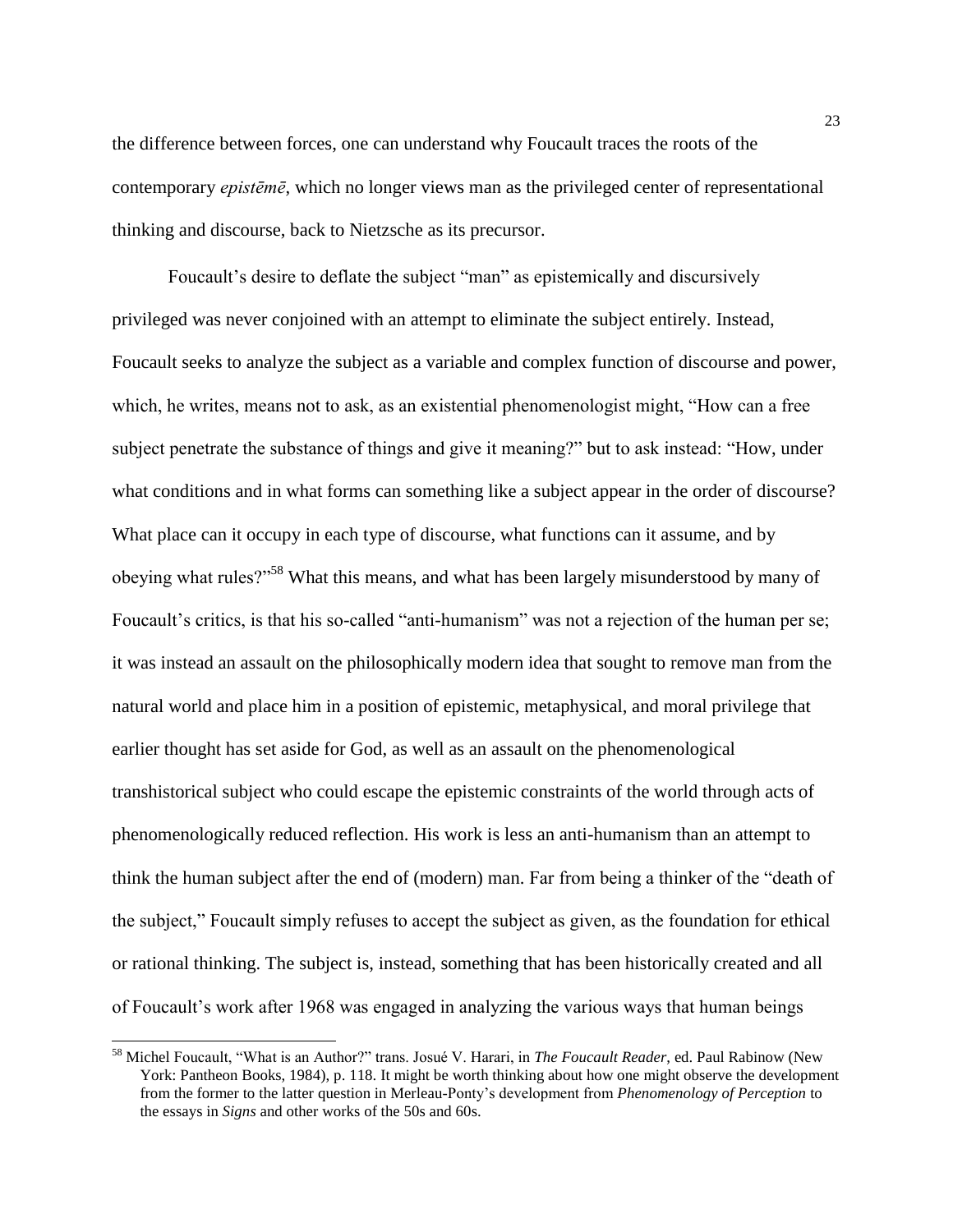constitute themselves as subjects of knowledge, as subjects acting on other subjects, and as moral subjects.<sup>59</sup>

In other words, the subject that Foucault retains in his post-68 work is an ambivalent one, inspired by Nietzsche's analysis in *On the Genealogy of Morality* (Essay I, 13) of the subject not as a metaphysical given but as a historical construct whose conditions of emergence are far from innocent. This "subject" is not only a superfluous postulation of a "being' behind the doing," a "doer" fictionally added to the deed. In addition, this subject is postulated by slave morality both to convince the strong that they are free to be weak – and therefore are accountable for their failure to be weak – and to convince the weak that they are, in reality, strong and should therefore take pride in having freely chosen – by choosing to refrain from action – to be weak. For Nietzsche, "[t]he subject (or, to speak in more popular terms, the *soul*) … enabled the majority of mortals, the weak and oppressed of every kind, to interpret weakness itself as freedom, and their being thus-and-such as a *merit*" (*GM* I, 13). For this reason, Nietzsche directs his genealogical gaze to the life-negating uses made by the "metaphysics of the hangman" that invented this concept of the responsible subject in order to hold it accountable and judge it guilty (*TI* "The Four Great Errors," 7).

This is the account of the subject that inspires Foucault to link the modern form of power with subjects and subjection:

<sup>&</sup>lt;sup>59</sup> Michel Foucault, "On the Genealogy of Ethics: An Overview of Work in Progress," interview conducted in April, 1983: "Three domains of genealogy are possible. First, a historical ontology of ourselves in relation to truth through which we constitute ourselves as subjects of knowledge; second, a historical ontology of ourselves in relation to a field of power through which we constitute ourselves as subjects acting on others; third, a historical ontology in relation to ethics through which we constitute ourselves as moral agents." (*The Foucault Reader*, p. 351.) This interpretation of his oeuvre is quite similar to his characterization of his work as an analysis of the "three modes of objectification which transform human beings into subjects" at the start of the essay "Why Study Power: The Question of the Subject," in Hubert L. Dreyfus and Paul Rabinow, *Michel Foucault: Beyond Structuralism and Hermeneutics* (Chicago: University of Chicago Press, 1982), p. 208.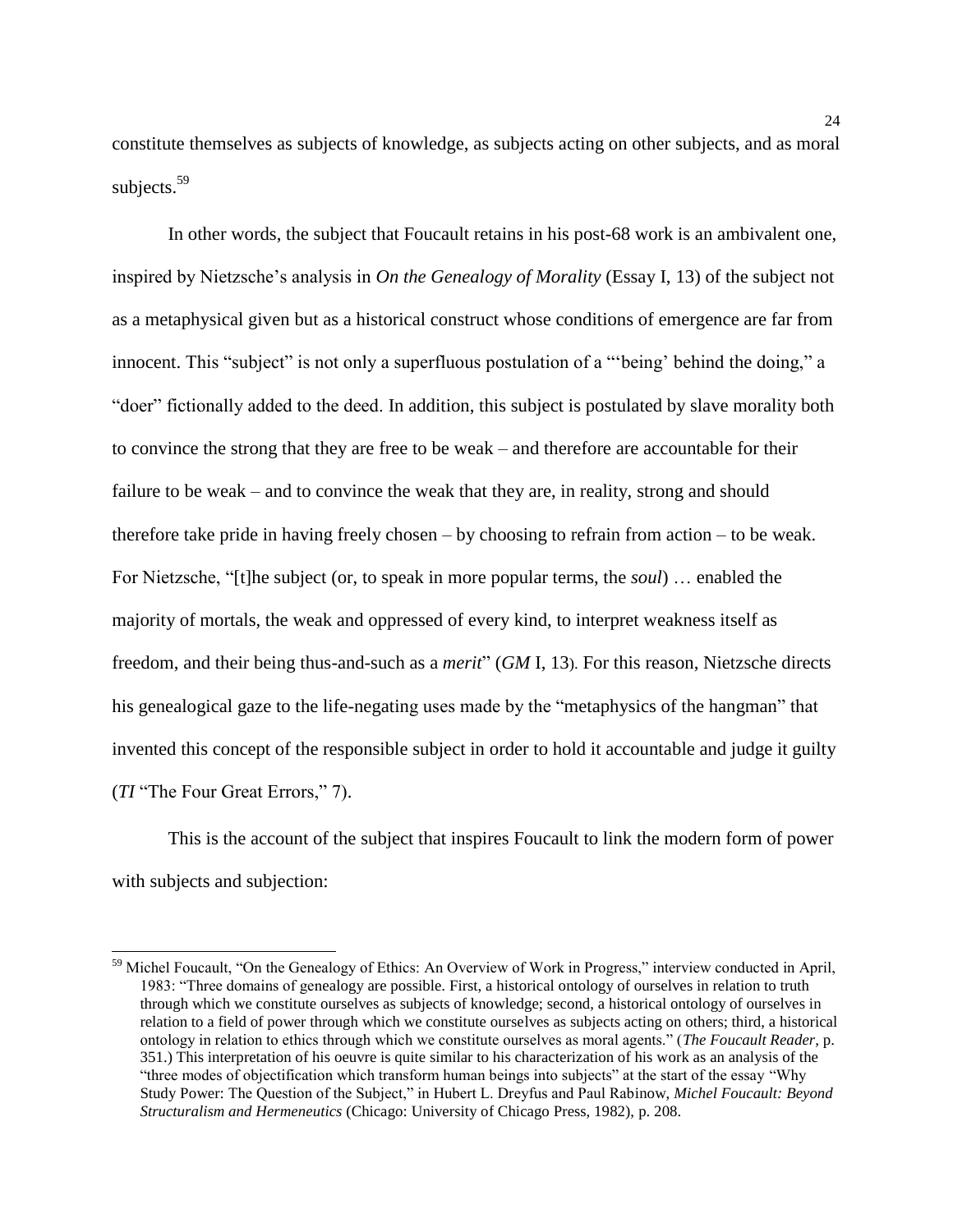It is a form of power that makes individuals subjects. There are two meanings of the word subject: subject to someone else by control and dependence, and tied to his own identity by a conscience or self-knowledge. Both meanings suggest a form of power which subjugates and makes subject to. $60$ 

In *Discipline and Punish,* his most Nietzschean text, Foucault notes the link between power and the subject while arguing that the history of the micro-physics of punitive power would be an element in the genealogy of the modern "soul."<sup>61</sup> Foucault addresses this soul most explicitly in the discussion of the construction of the delinquent as a responsible subject, arguing in Nietzschean fashion that there is a subtle transformation in the exercise of power when punishment no longer is directed at the delinquent's actions (his "doing"), but at his very person, his "being" as (a) delinquent.<sup>62</sup> And in his final works, it is this very same subject who can be constituted by the ethical practices of subjectivation (*assujetissement*) and "the kind of relationship you ought to have with yourself, *rapport à soi*, which [he calls] ethics, and which determines how the individual is supposed to constitute himself as an ethical subject of his own actions."<sup>63</sup>

The question of the subject also engages Deleuze as he approaches Nietzsche, but in a decidedly different way. Where Foucault approaches Nietzsche from the perspective of questions raised by Kant and concerns for the autonomous *individual* subject, Deleuze approaches Nietzsche in a way that opens Nietzsche not to Kant but to Spinoza and questions concerning

<sup>&</sup>lt;sup>60</sup> Foucault, "Why Study Power," p. 212.

<sup>61</sup> Cf. Michel Foucault, *Discipline and Punish: The Birth of the Prison*, trans. Alan Sheridan. (New York: Vintage Books, 1977), p. 29.

<sup>62</sup> Foucault repeats this argument at a crucial moment in the first volume of the *History of Sexuality*, noting the point at which the homosexual, no longer simply the performer of certain "forbidden acts," emerges as a subject with a "singular nature," a new "species" (p. 43).

<sup>63</sup> Michel Foucault, "On the Genealogy of Ethics: An Overview of Work in Progress," in *The Foucault Reader*, p. 352. Translation altered.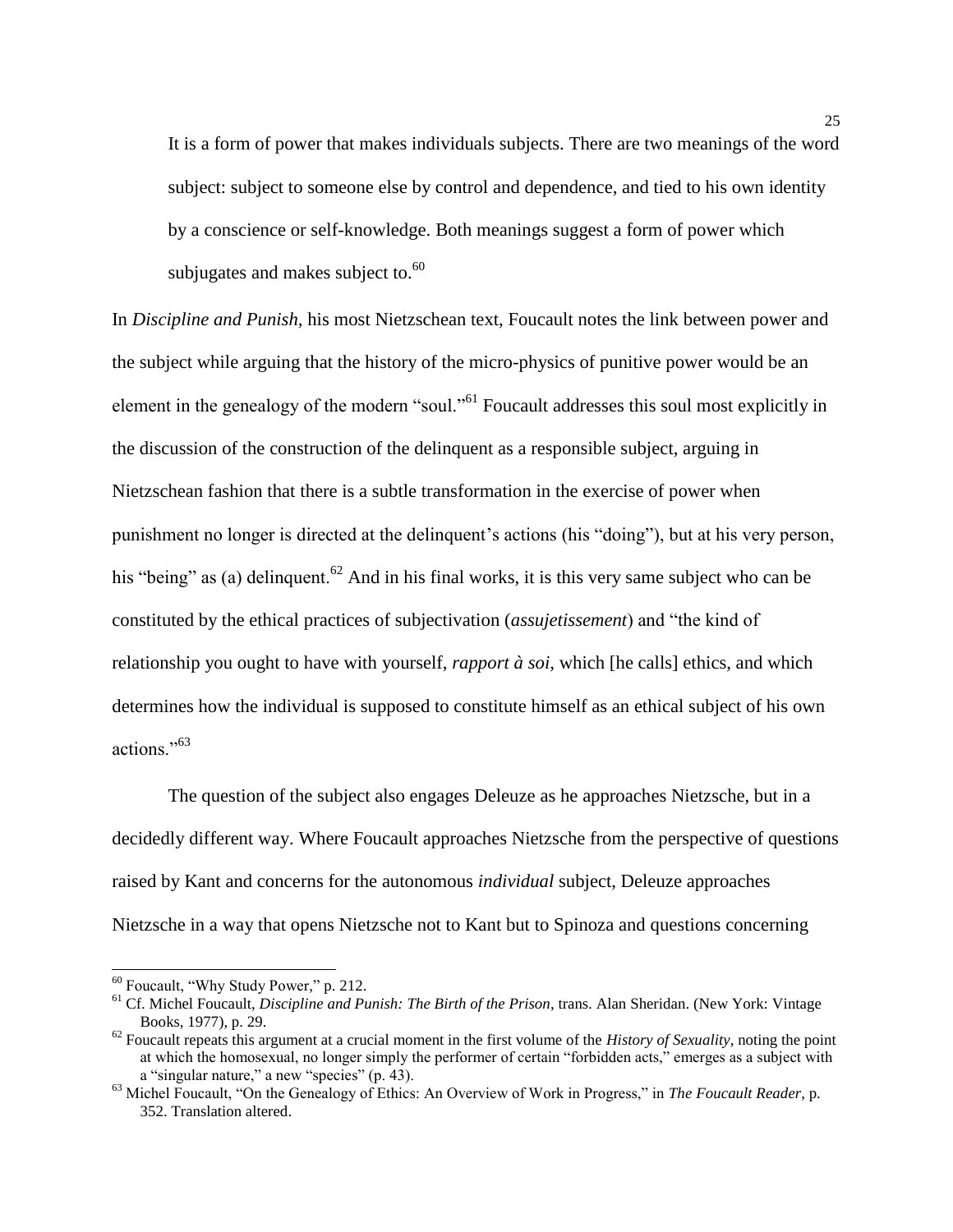singular bodies as relations of forces, but not necessarily as individual, autonomous subjects.<sup>64</sup> Deleuze's book, we should recall, is not titled "Nietzsche's Philosophy" but *Nietzsche and Philosophy*, and in addition to providing an interpretation of Nietzsche, it highlights what Nietzsche offers to philosophy: on the one hand, a "new image of thought" and, on the other hand, an understanding of a body as any relationship of forces. This *new* image of thought is put forward in contrast to the "dogmatic image of thought" that, guided by the "will to truth" and fearing the body, passions, and sensuous interest as forces foreign to truth, has heretofore dominated philosophy. In place of truth, Nietzsche situates meaning and value, which is why the epistemological question of truth gives way to a genealogy of values. The question of value takes us out of the realm of metaphysics and confronts us with the problem of a genealogy of forces: where the question that guides metaphysics is "what is?" and the answers that are sought take the form of essences, genealogy, on the other hand, is guided according to Deleuze by the question "which one?" ("*qui*?"), and the answers sought take the form not of metaphysical essences but relations of forces and capabilities, that is, what this one can do.

That Nietzsche would be Deleuze's guide out of the dogmatic image of thought is not surprising, given that questioning the "will to truth" is perhaps his most consistent task in his mature, post-*Zarathustra* writings. Somewhat more surprising is Nietzsche's second contribution to contemporary philosophy: the understanding of a body as any relationship of forces, with forces understood as either dominant/active or dominated/reactive. Relations of forces are, for Deleuze, one of the two great axes in terms of which Nietzsche's philosophy is organized.<sup>65</sup>

 $64$  Whether Deleuze would agree with my reading here is open to question, as he notes that Foucault and Nietzsche share a conception of force not in relation to a being or an object but as "the relation of force with other forces that it affects or that affect it." (*Negotiations*, trans. Martin Joughin [New York: Columbia University Press, 1995], p. 117)

 $<sup>65</sup>$  Ibid., p. x.</sup>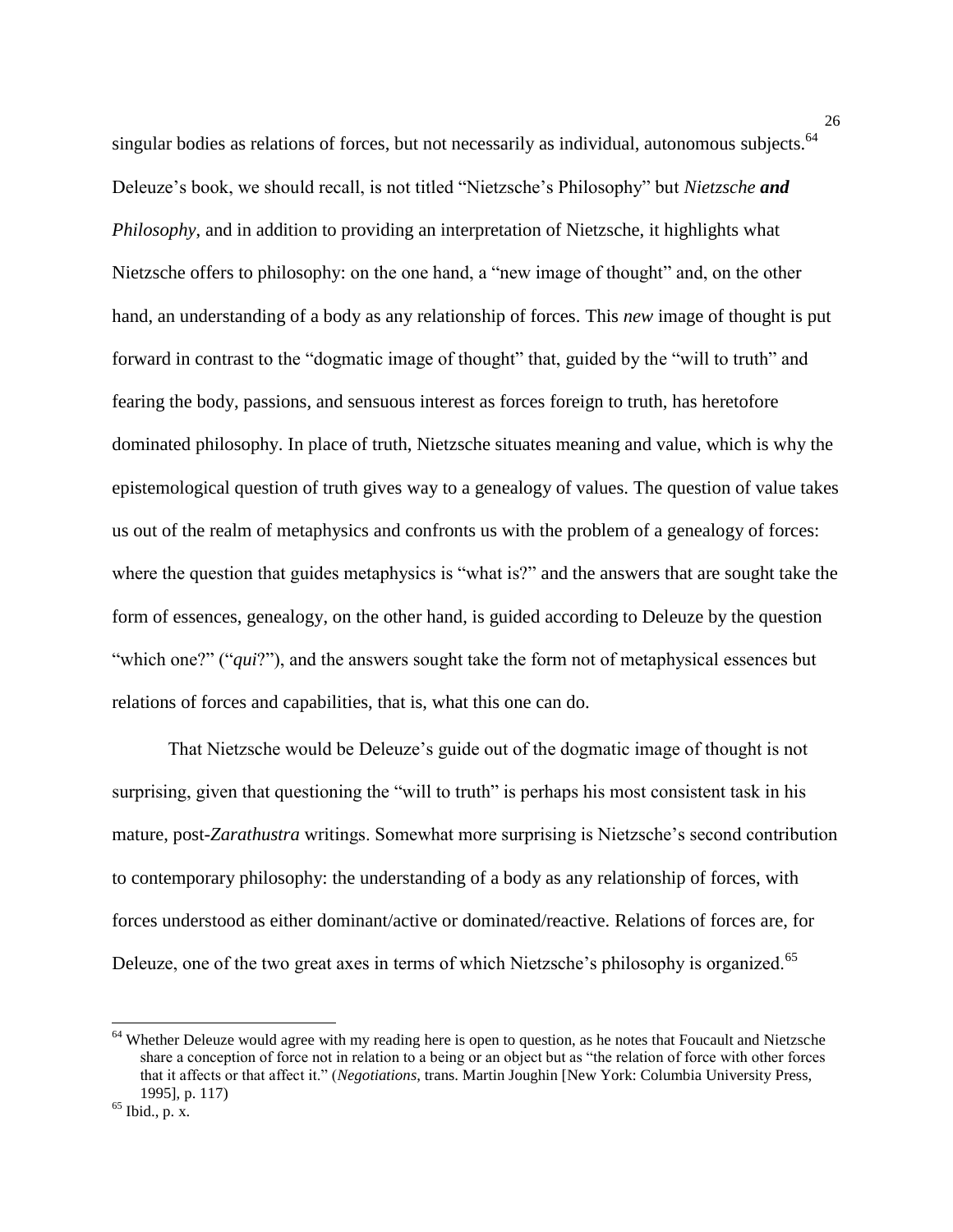What Nietzsche means when he asks the question "which one?" is: "What are the forces which take hold of a given thing, what is the will that possesses it?"<sup>66</sup> And the answers Nietzsche will accept never refer to an individual person; they refer instead "to an event, that is, to the forces in their various relationships in a proposition or a phenomenon, and to the genetic relationship which determines these forces (power)" (*NP* xi). In other words, the answers Nietzsche will accept to the question "which one?" will take the form not of a specific instance or example, but of a *type*, which for Deleuze means "a determinate relation in the subject itself between the different forces of which it is made up" (*NP* 115). The task of typology, then, is to interpret "forces from the standpoint of their quality, be it active or reactive" (*NP* 115), and Nietzsche's originality as a genealogist of morals, for Deleuze, is located in part in his "delineation" of a new type, "a genuinely reactive type of forces" (*NP* x) that has taken the form of the man of *ressentiment* in whom reactive forces have come to prevail over active forces (*NP* 111). Because types are "constituted by the quality of the will to power, the nuance of this quality and the corresponding relation of forces" (*NP* 79), Nietzsche's typological analysis takes the form of a genealogical analysis of the will to power.

Power is, for Deleuze, the second axis along which Nietzsche's philosophy is organized, $67$  and the one that is most misunderstood insofar as the question of power is thought to result in a politics, while in Nietzsche it "forms an ethics and an ontology" (*NP* x-xi). What Nietzsche means by "will to power," according to Deleuze, is not the desire to have some thing –

<sup>66</sup> Deleuze, *Nietzsche and Philosophy*, pp. 76–77. Hereafter cited in the text as NP followed by the page number in the English translation.

<sup>67</sup> Cf. Michel Foucault, "Prison Talk," trans. Colin Gordon, in *Power/Knowledge: Selected Interviews and Other Writings 1972–1977*, ed. Colin Gordon (New York: Random House, 1980), p. 53: "It was Nietzsche who specified the power relation as the general focus, shall we say, of philosophical discourse – whereas for Marx it was the productive relation. Nietzsche is the philosopher of power, a philosopher who managed to think of power without having to confine himself within a political theory in order to do so."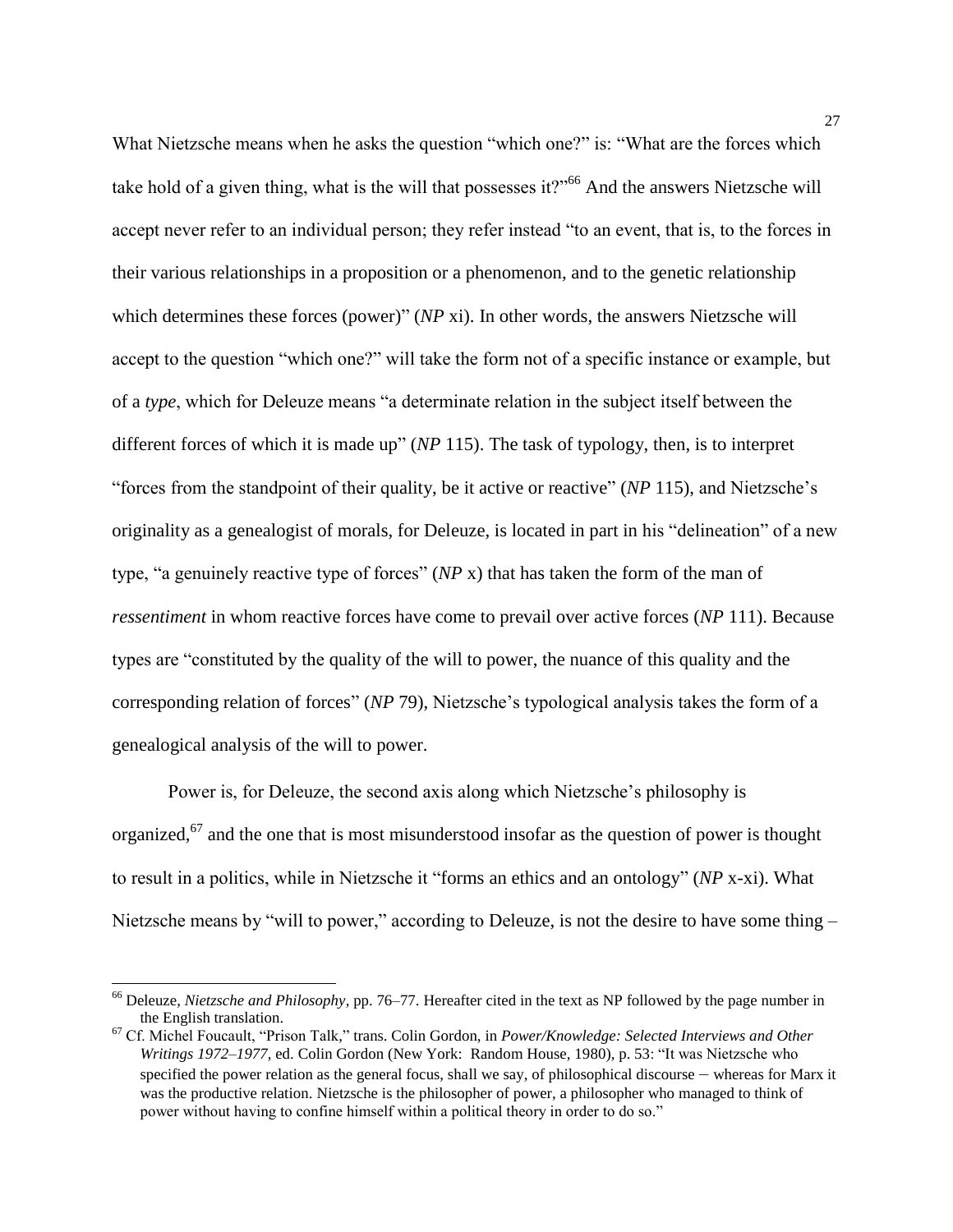power – but the having of this power in order to act upon the world rather than be acted upon by the world. For Nietzsche, and here he joins Spinoza – who for Deleuze also understands power in terms of an ethics and an ontology – life is the incessant process of acting on and being acted upon, which for Spinoza is expressed in terms of actions and passions (or more technically, active affects and passive affects), while for Nietzsche these are expressed in terms of the forces of strength and the forces of weakness. In order to highlight the difference between Nietzschean affirmation and Hegelian negativity – and we should never lose sight of the fact that Deleuze's Nietzsche book is written in part to challenge the dominance in the early sixties of Hegelianism in French philosophy – Deleuze reframes this distinction between the forces of strength that Nietzsche associates with the noble and the forces of weakness he associates with the slave in terms of the forces of action and reaction: where the noble *actively* and affirmatively differentiates himself from his rivals, the slave *reactively* opposes all that is other than himself. Hegel's dialectic of the master and the slave thus emerges in this context as an example of the triumph of reactive forces, of the becoming-reactive of active forces, insofar as Hegel's master, no less than his slave, is capable only of reaction in the struggle for recognition.

What draws Deleuze to both Nietzsche and Spinoza is that he finds in them the strongest expression of the power of affirmation. The will to power itself is the principle of multiple affirmation, the differential element that simultaneously determines the relation of forces (in terms of their quantity) and the respective qualities of related forces in terms of their being active or reactive. True to his own affirmative spirit, Deleuze unites with Nietzsche and Spinoza in opposition to Hegel, confronting Hegel's "labor of the dialectic" with Nietzsche's "games of the will to power," and contrasting Hegel's discovery of the "negation of the negation" with Nietzsche's alternative discovery of the "affirmation of affirmation" (*NP* 197). This leads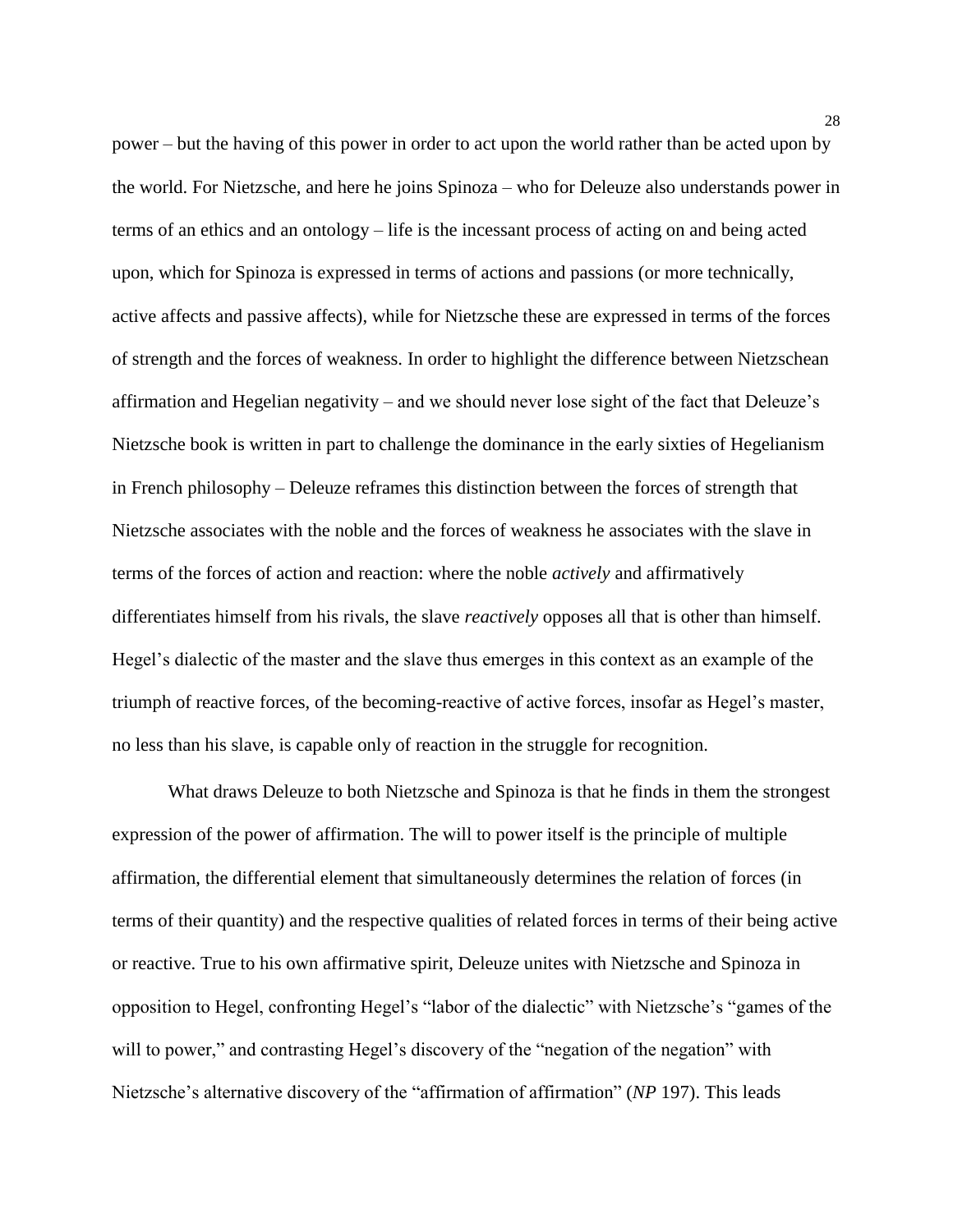Deleuze to provide his own affirmative account of reactive force not as a power of negation but as force which separates active force from what it can do, while understanding active force as force which goes to the limit of what it can do. In place of Hegelian negation, then, Deleuze situates Nietzschean critique, a critique that confronts the triumph of reactive forces that, now separated from what they can do, both deny active forces and turn against themselves. The goal of critique is not to negate but to transmute these reactive forces: only through transvaluation, through the becoming-active of reactive forces will critique succeed and will force, now active, take its place as force that affirms its difference and makes its difference an object of enjoyment and affirmation (*NP* 61). In other words, while Nietzsche's critique might look dialectical, he departs from Hegel and the Hegelian tradition precisely here. In place of Hegel's "speculative element of negation, opposition or contradiction," Deleuze writes, "Nietzsche substitutes the practical element of *difference*" (*NP* 9). Where the dialectic is engaged in the "*labor* of the negative," and seeks to sublate all difference and alterity, Nietzsche offers a theory of forces in which active force does not negate or deny the other but "affirms its own difference and enjoys this difference" (*NP* 9).

If post-structuralist French philosophy is characterized first and foremost in terms of the philosophy of difference, I would argue further that the "real" origin of the philosophies of difference is to be found again in Deleuze's 1962 Nietzsche book, in which, as we just saw, he appeals to the concept of difference to show how Nietzsche departs from the Hegelian tradition, to explicate Nietzsche's will to power, and to interpret Nietzsche's thought of the eternal recurrence. Nietzsche's notion of will to power is, for Deleuze, a theory of forces in which forces are distinguished in terms of both their qualitative and quantitative differences. In fact, what Nietzsche names with the "will to power" is "the genealogical element of force, both differential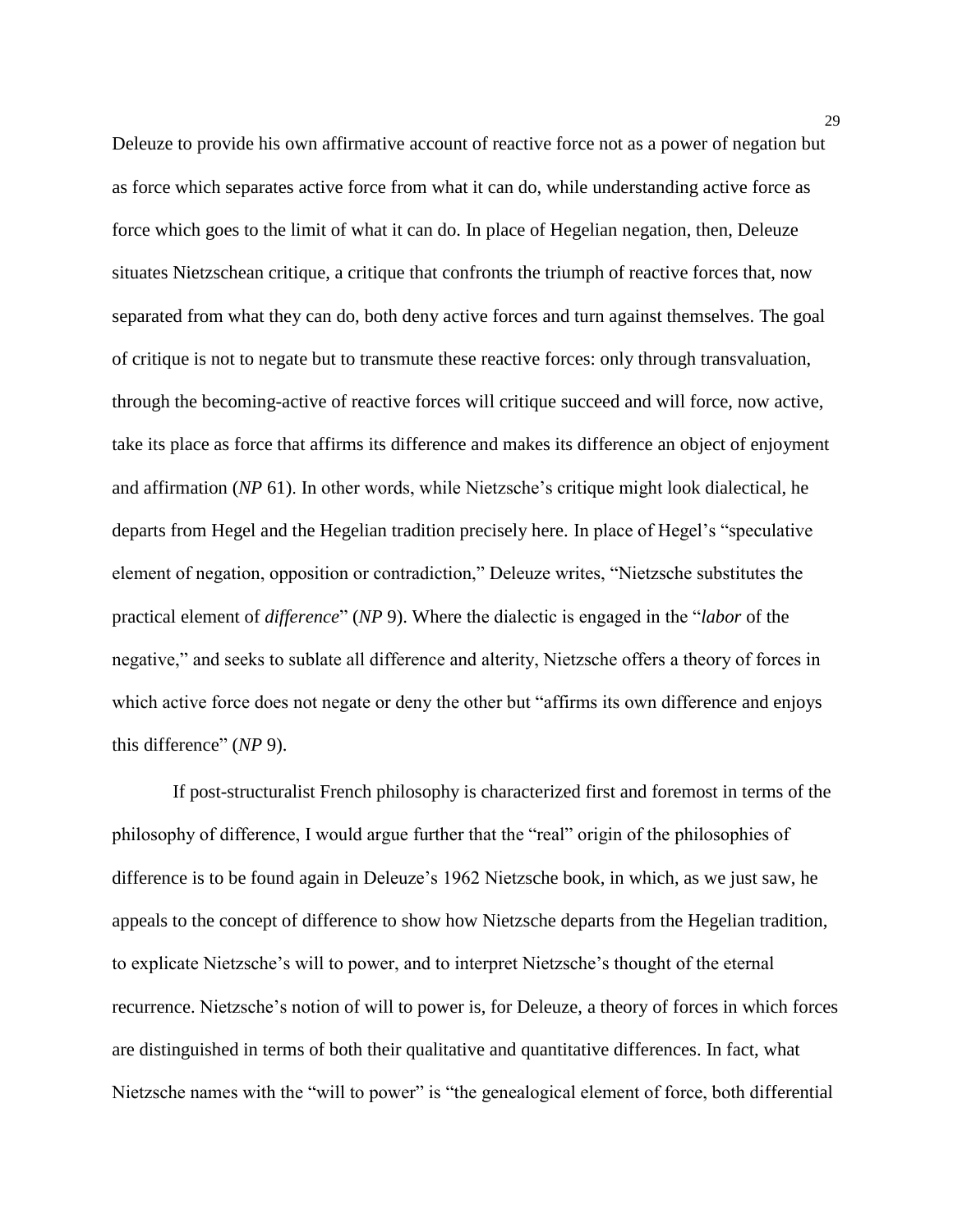and genetic. *The will to power is the element from which derive both the quantitative difference of related forces and the quality that devolves into each force in this relation*" (*NP* 50). And, given the importance that difference plays in Deleuze's reading, it is not at all surprising to find him concluding that what returns eternally is not the same or the identical; rather, what returns is the repetition of difference. $68$ 

Deleuze develops these themes much further in *Difference and Repetition*, a book he sees as reflecting the "generalized anti-Hegelianism" of the time in which "difference and repetition have taken the place of the identical and the negative, of identity and contradiction."<sup>69</sup> Hegel is not the only culprit, however; rather, he is simply the culmination of a metaphysical tradition that associates difference with opposition and the negative, while privileging identity and the Same as primary. Treating difference as derivative begins with Plato, who Deleuze claims first introduced the concept of difference not in terms of the difference between the Form and its physical copies but in terms of the tertiary relation between the copy and its simulacra.<sup>70</sup> From Plato to Hegel, the metaphysical tradition sees the different in opposition to and derivative upon the one, while Deleuze sets out to develop an ontology of difference in which "it is not difference which presupposes opposition, but opposition which presupposes difference" and treats it as the negation of identity.<sup>71</sup> Deleuze's project in this work is nothing short of reversing the tradition

<sup>&</sup>lt;sup>68</sup> Cf. *NP* 46: "We fail to understand the eternal return if we make it a consequence or an application of identity. We fail to understand the eternal return if we do not oppose it to identity in a particular way. The eternal return is not the permanence of the same, the equilibrium state or the resting place of the identical. It is not the "same" or the "one" which comes back in the eternal return but return is itself the one which ought to belong to diversity and to that which differs."

<sup>69</sup> Gilles Deleuze, *Difference and Repetition*, trans. Paul Patton (London: Athlone Press, 1994), p. xix.

 $70$  Cf. Ibid., p. 127: "Indeed, it is in this sense that difference comes only in third place, behind identity and resemblance, and can be understood only in terms of the comparative play of two similitudes: the exemplary similitude of an identical original and the imitative similitude of a more or less accurate copy. . . . More profoundly, however, the true Platonic distinction lies elsewhere: it is of another nature, not between the original and the image but between two kinds of images, of which copies are the first kind, the other being simulacra."

 $71$  Ibid., p. 51.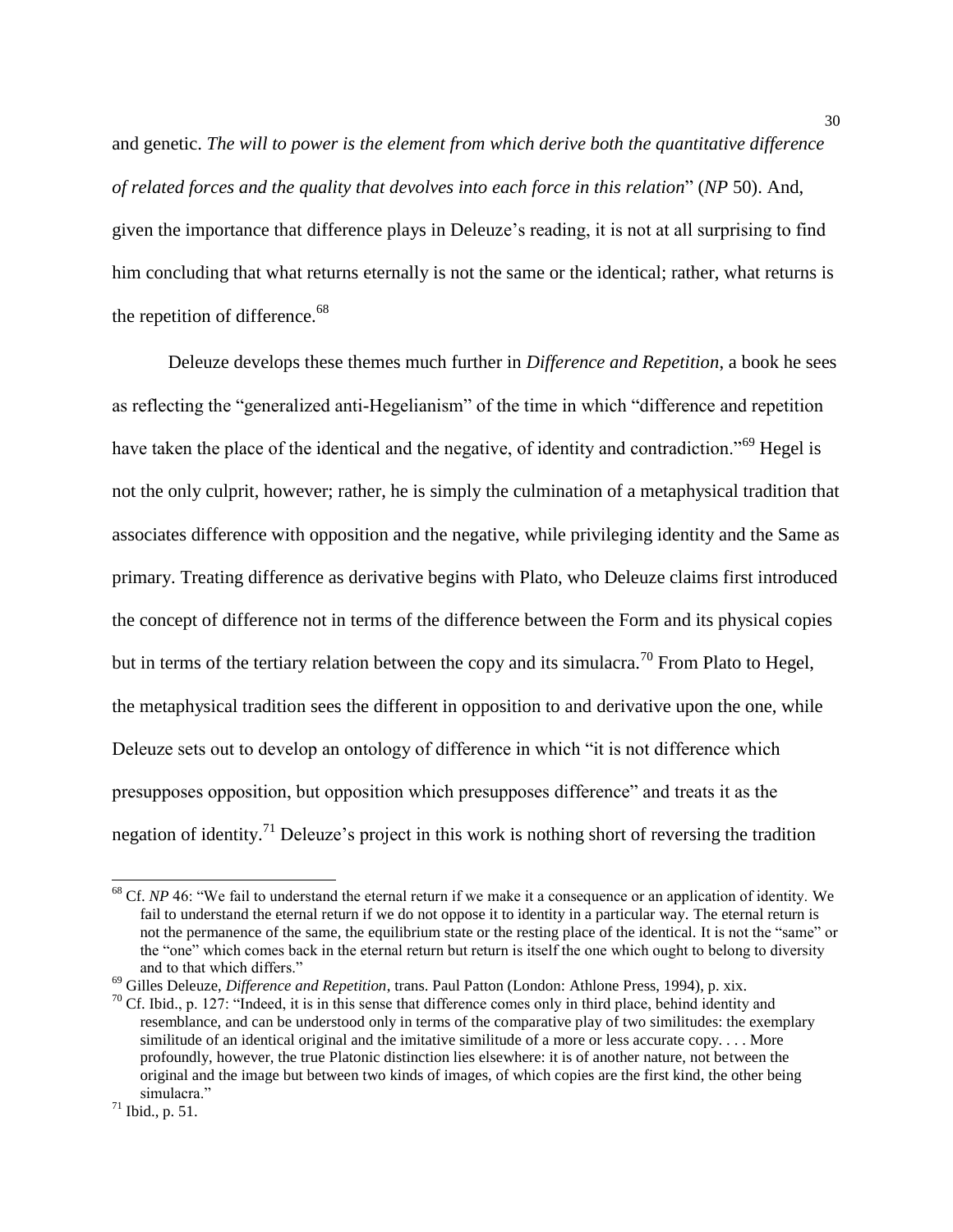that privileges identity by showing identity to be an optical effect produced "by the more profound game of difference and repetition." While "the primacy of identity, however conceived, defines the world of representation," his goal, on the other hand, is to "think difference in itself independently of the forms of representation which reduce it to the Same, and the relation of different to different independently of those forms which make them pass through the negative."<sup>72</sup>

As a final point, let me briefly highlight one other feature of Deleuze's reading of Nietzsche that informs much of what goes on in French philosophizing after structuralism: the attention to ethics that one can locate in the work of Levinas, Foucault, Irigaray, Lyotard, and many others. In particular, I want to highlight one feature of this attention, which is emphasized in Deleuze and which is one of the defining differences between French and German philosophy: the distinction between an ethics and a morality. A recurrent theme throughout Deleuze's works is the desire to remain within the plane of immanence and refuse any move to a transcendent or theological plane that takes us away from bodies and what they can do. On several occasions, he addresses this point by noting a distinction between ethics and morality. In a 1986 interview, Deleuze put the distinction this way:

Morality presents us with a set of constraining rules of a special sort, ones that judge actions and intentions by considering them in relation to transcendent values (this is good, that's evil...); ethics is a set of optional rules that assess what we do, what we say, in relation to the ways of existing involved.<sup>73</sup>

 $72$  Ibid., p. xix.

<sup>73</sup> Deleuze, *Negotiations,* p. 100. Translation modified.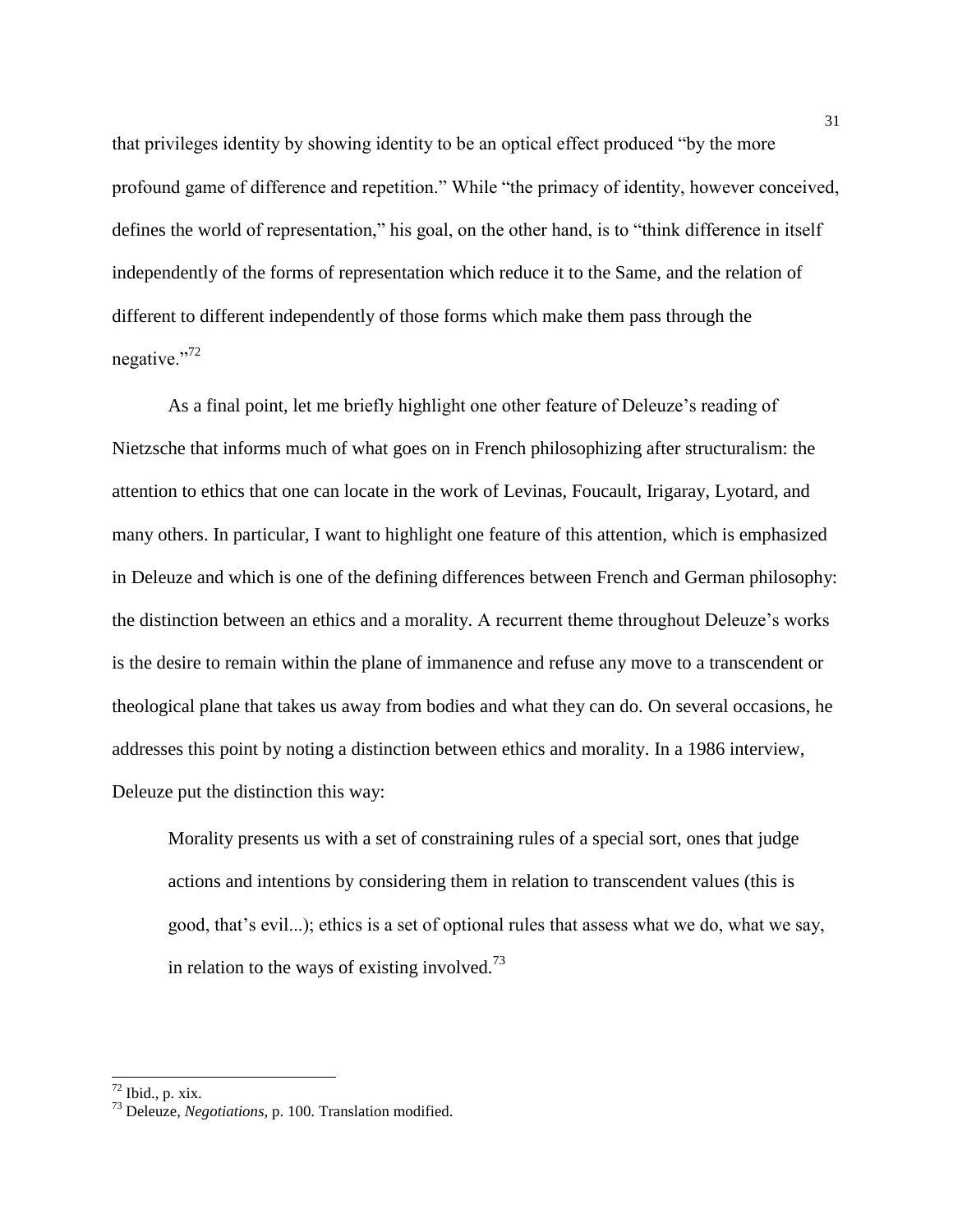This distinction, which Deleuze sees in Foucault and Spinoza, he sees first and foremost in Nietzsche. Nietzsche, of course, is well known for being the philosopher who sought to go "beyond good and evil," but it is equally important to remember, as Nietzsche noted explicitly at the close of the First Essay of *On the Genealogy of Morality*, that to go "beyond good and evil" "does *not* mean [to go] 'Beyond Good and Bad.'" The difference between "Good and Evil" and "Good and Bad" is the ostensible topic of the *Genealogy*'s First Essay, and reflecting on this difference is the very first topic Deleuze addressed in *Nietzsche and Philosophy*. For Nietzsche, the distinction between "Good and Bad" remains grounded in the natural, while the "Good and Evil" distinction is grounded in the divine: where the originators of determinations of "Good and Bad" had sufficient confidence in their own natural instincts to establish these normative categories on their own, the originators of judgments of "Good and Evil" lacked this confidence – in Nietzsche's language, they lacked the strength – and they sought a transcendent justification for their judgments in the will of God. Deleuze opens *Nietzsche and Philosophy* by addressing this point, as he recasts Nietzsche's distinction between the natural and the divine by distinguishing between the immanent, ethical difference between noble and base that grounds evaluative judgments on one's "way of being or style of life," and the transcendent moral opposition between good and evil that grounds evaluative judgment on an absolute and otherworldly ideal (*NP* 1; cf. pp. 121–22). And when Deleuze returns to this point later in the text, he distinguishes "good and bad" from "good and evil" again in terms of the distinction between the ethical and the moral: "This is how good and evil are born: ethical determination, that of good and bad, gives way to moral judgment. The good of ethics becomes the evil of morality, the bad has become the good of morality" (*NP* 122).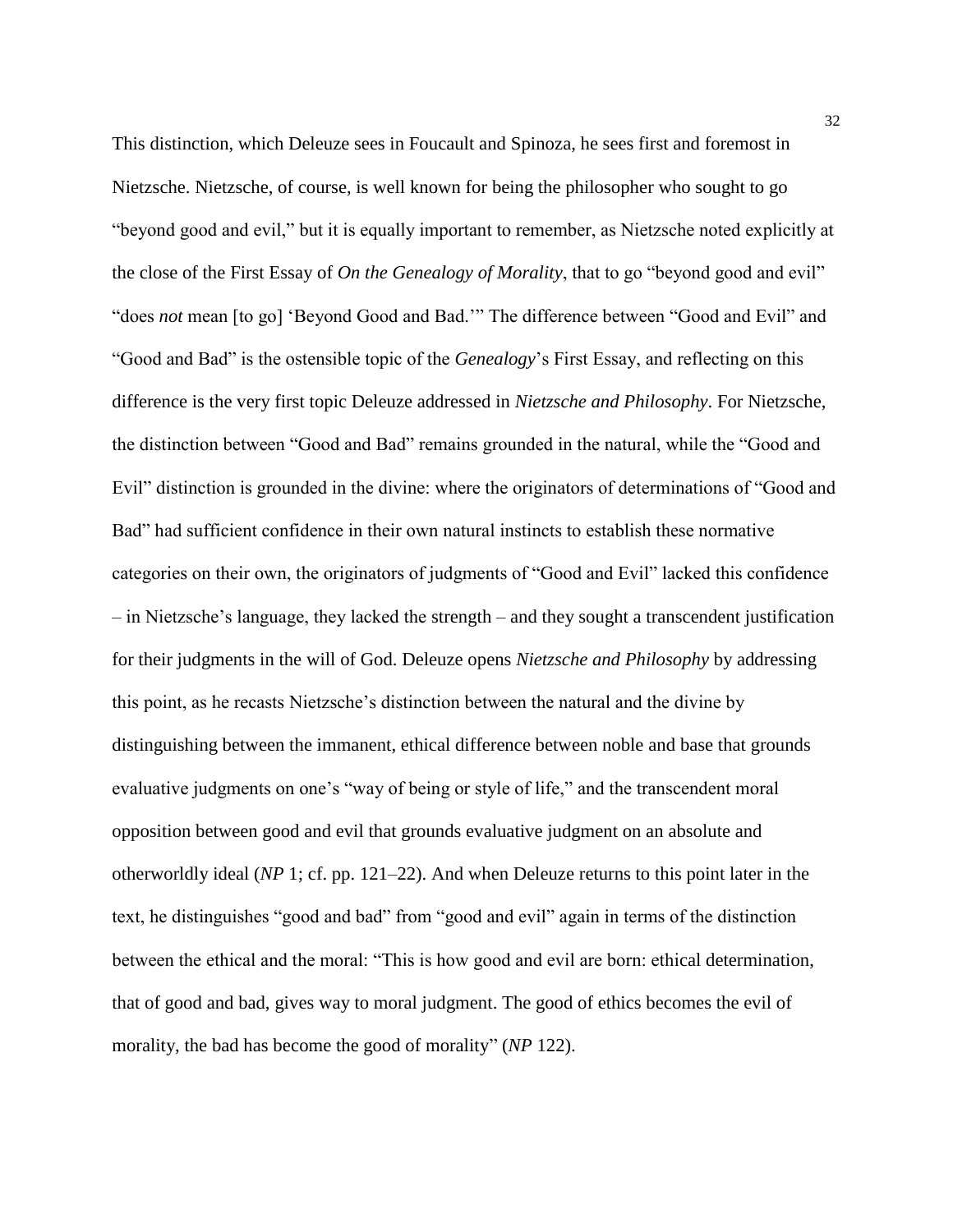This is also a central feature in Deleuze's reading of Spinoza, especially in his second, shorter book *Spinoza: Practical Philosophy*. Nietzsche plays a surprisingly important role in this text, as evidenced by, among other things, Nietzsche's name being the text's very first word, and by Deleuze choosing to organize the book's most philosophically significant chapter – in which he discusses Spinoza's three "scandalous" main themes – his denunciations of consciousness, of values, and of sad passions – in term of these themes being "the three major resemblances with Nietzsche."<sup>74</sup> When Deleuze discusses the scandal of "Spinoza the immoralist" in terms of Spinoza's rejection of transcendent values, particularly of "evil," in favor of "good and bad," Deleuze again marks a sharp distinction not only between Spinoza's book called *Ethics* but Ethics in general and Morality: Spinoza, he tells us, shows us how ethics, which "is a typology of immanent modes of existence, replaces Morality, which always refers existence to transcendent values."<sup>75</sup> In contrast to the fictitious moral ideas of good and evil, Spinoza claims we should consider good and bad naturalistically as concepts with an objective meaning: good is what agrees with our nature (and thereby increases our vitality, our power to act) and bad is what disagrees with our nature (and thus diminishes our vitality and power to act). Spinoza's examples here are instructive: nourishing food is a model for what is good, while poison is a model for what is bad. What is objectively bad limits what a body can do and is thus linked to affects of sadness, while what is objectively good enhances what a body can do and is productive of joyful affects. Spinoza's theory of the affects thus turns us away from seeking a transcendent moral standard for judging what is good or evil, and returns us to the immanent question concerning modes of existence – by which I mean modes of life as lived – and what we are capable of doing.

<sup>74</sup> Gilles Deleuze, *Spinoza, Practical Philosophy*, trans. Robert Hurley (San Francisco: City Lights Books, 1988), p. 17. <sup>75</sup> Ibid., p. 23.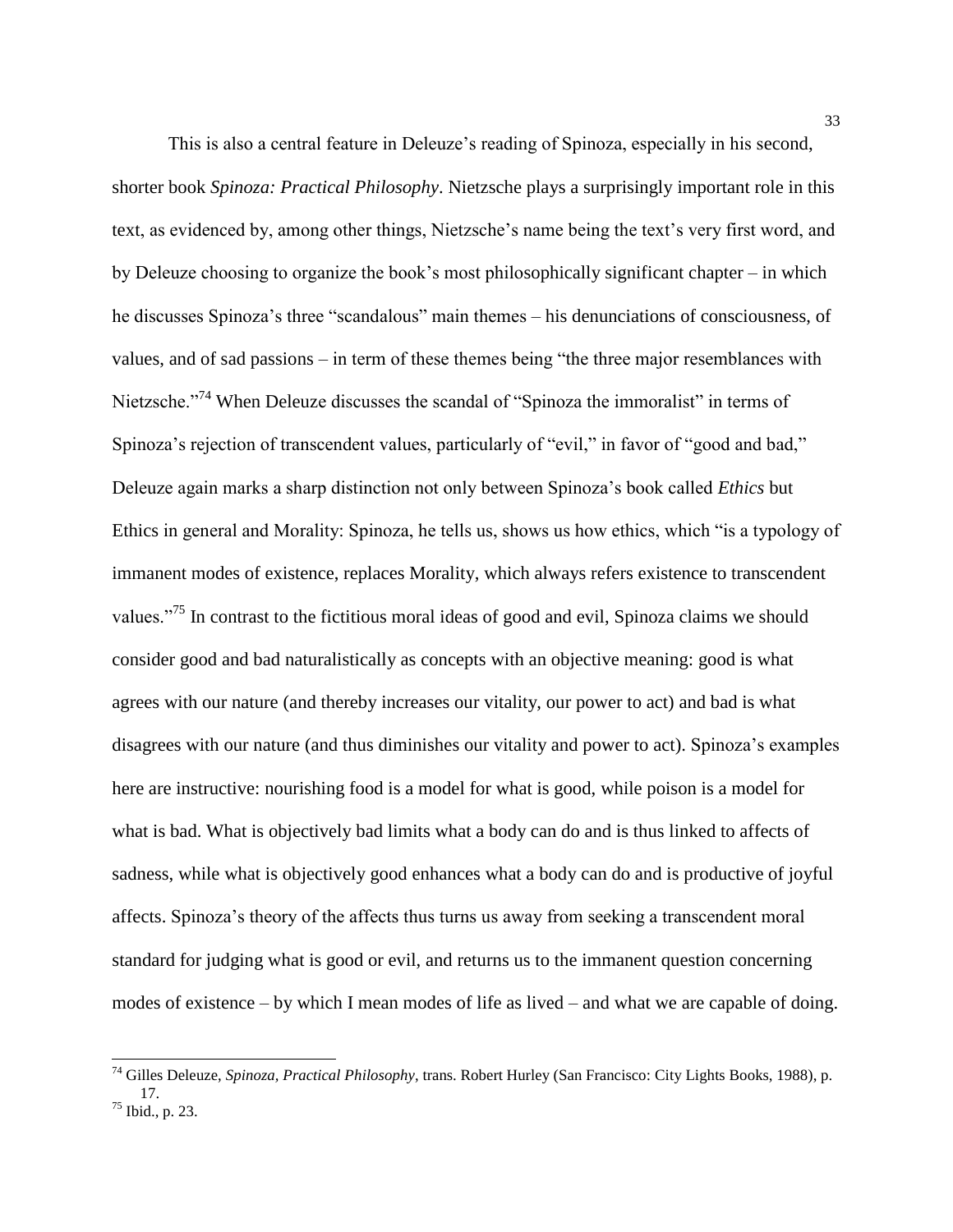This is why, for Spinoza, psychology leads to ethics, as both give rise to the same vital question: has our power to act in the world been increased or decreased?

Spinoza's proximity here to Nietzsche is obvious. It is Nietzsche, after all, who understands psychology "as morphology and *doctrine of the development of the will to power*" (*BGE* 23), and who answers the question "What is good?" with the comment "Everything that heightens in the human the feeling of power, the will to power, power itself" (*AC* 2). In the conclusion to *Nietzsche and Philosophy*, Deleuze comments that "it is no exaggeration to say that the whole of Nietzsche's philosophy, in its polemical sense," is an attack on three ideas that define the dialectic, one of which is "the valorization of the 'sad passions'" (*NP* 195-96). And in the final chapter of his little Spinoza book, titled "Spinoza and Us," Deleuze suggests that Spinoza tells us that what ultimately mattered was not the metaphysics or epistemology, but the ethics and the politics, specifically, the intervention into the political so as to increase the amount of joy and decrease the sadness. Like Nietzsche and Spinoza, Deleuze is also primarily a practical thinker, a thinker of practices. And his practical goal, also like Nietzsche's and Spinoza's, is to increase the joyful passions—those that increase our power to act—and decrease the sad passions that diminish our power to act. Perhaps this is what Foucault had in mind when, in his preface to the English translation of *Anti-Oedipus*, he remarked somewhat provocatively: "I would say that *Anti-Oedipus* (may its authors forgive me) is a book of ethics, the first book of ethics to be written in France in quite a long time. $^{75}$ 

Before I conclude, let me return to my opening remark about the year 1968 and say that although the posting of structuralism was already well under way by the time the students took to the streets, something important in French philosophy did begin with 1968. Here I refer to the

<sup>76</sup> Michel Foucault, Preface to Gilles Deleuze and Félix Guattari, *Anti-Oedipus: Capitalism and Schizophrenia* trans. Robert Hurley, Mark Seem, and Helen R. Lane (New York: Viking Press, 1977), p. xiii.